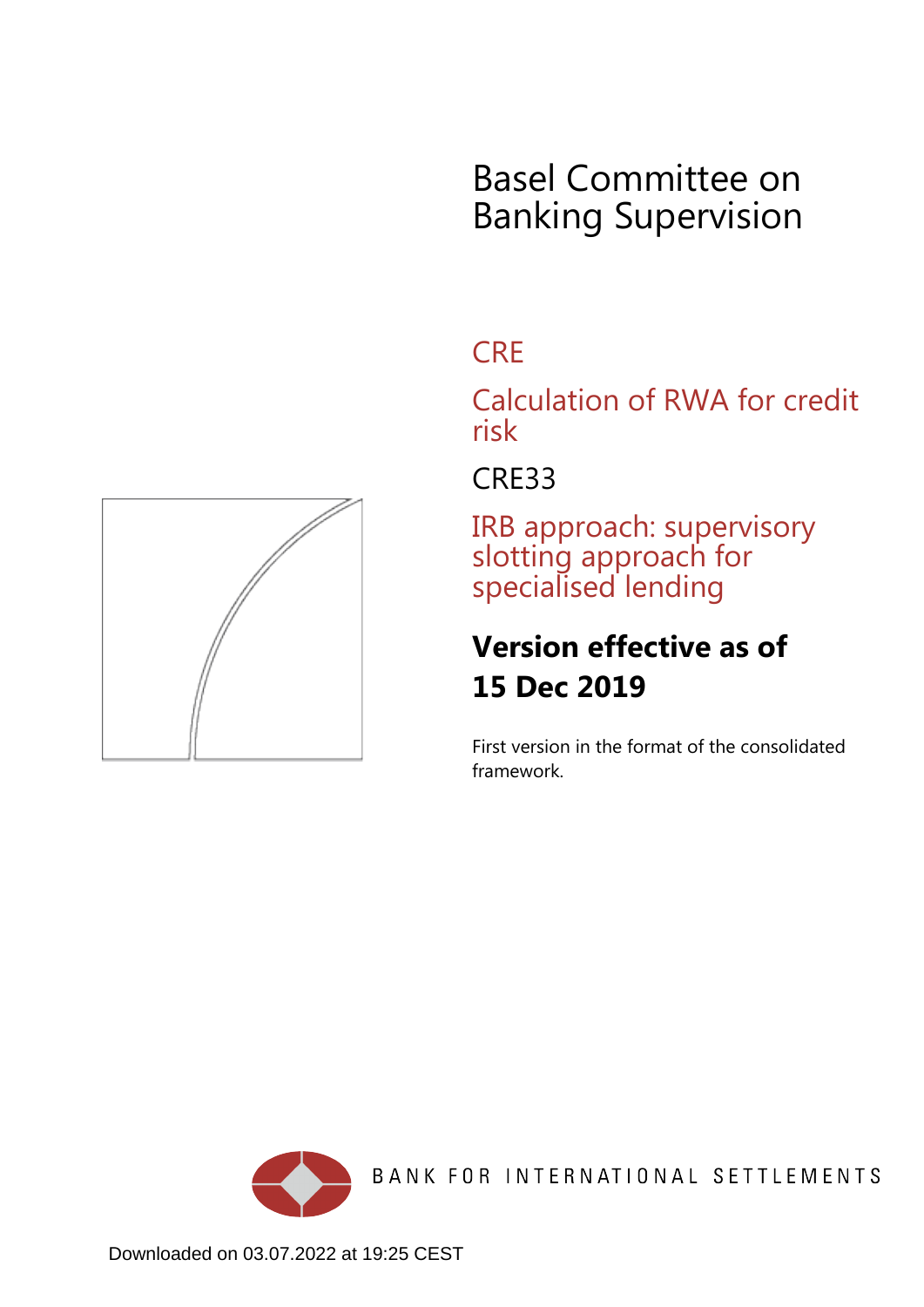*© Bank for International Settlements 2022. All rights reserved.*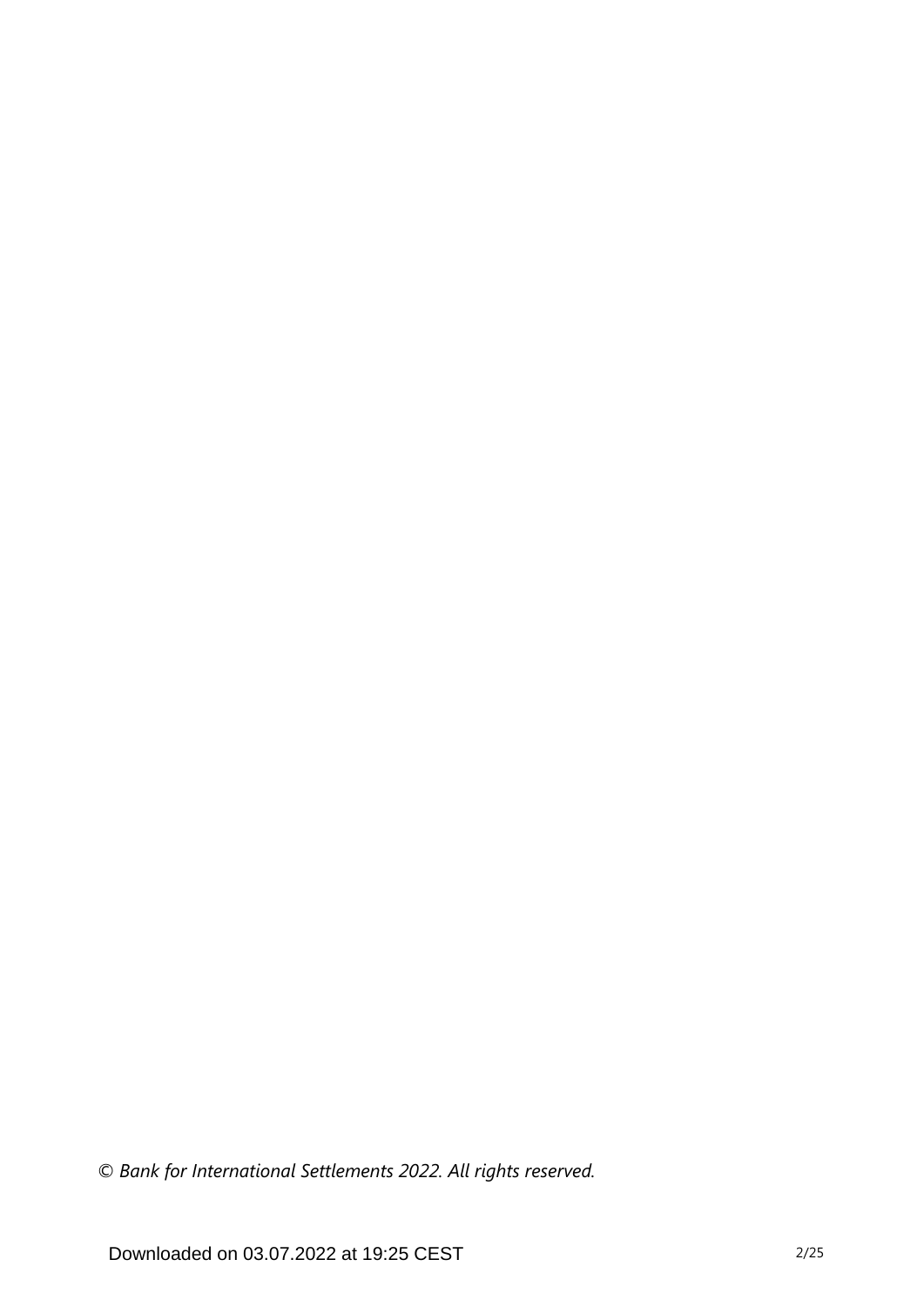#### **Introduction**

This chapter sets out the calculation of risk weighted assets and expected losses for specialised lending (SL) exposures subject to the supervisory slotting approach. The method for determining the difference between expected losses and provisions is set out in [CRE35](https://www.bis.org/basel_framework/chapter/CRE/35.htm?tldate=20220114&inforce=20191215&published=20191215). **33.1**

### **Risk weights for specialised lending (PF, OF, CF and IPRE)**

For project finance (PF), object finance (OF), commodities finance (CF) and income producing real estate (IPRE) exposures, banks that do not meet the requirements for the estimation of probability of default (PD) under the corporate internal ratings-based (IRB) approach will be required to map their internal grades to five supervisory categories, each of which is associated with a specific risk weight. The slotting criteria on which this mapping must be based are provided in [CRE33.13](https://www.bis.org/basel_framework/chapter/CRE/33.htm?tldate=20220114&inforce=20191215&published=20191215#paragraph_CRE_33_20191215_33_13) for PF exposures, [CRE33.15](https://www.bis.org/basel_framework/chapter/CRE/33.htm?tldate=20220114&inforce=20191215&published=20191215#paragraph_CRE_33_20191215_33_15) for OF exposures, [CRE33.16](https://www.bis.org/basel_framework/chapter/CRE/33.htm?tldate=20220114&inforce=20191215&published=20191215#paragraph_CRE_33_20191215_33_16) for CF exposures and [CRE33.14](https://www.bis.org/basel_framework/chapter/CRE/33.htm?tldate=20220114&inforce=20191215&published=20191215#paragraph_CRE_33_20191215_33_14) for IPRE exposures. The risk weights for unexpected losses (UL) associated with each supervisory category are: **33.2**

Supervisory categories and unexpected loss (UL) risk weights for other SL exposures

| _      |      |              | -    |         |
|--------|------|--------------|------|---------|
| Strong | Good | Satisfactory | Weak | Default |
| 70%    | 90%  | 115%         | 250% | 0%      |

Although banks are expected to map their internal ratings to the supervisory categories for specialised lending using the slotting criteria, each supervisory category broadly corresponds to a range of external credit assessments as outlined below. **33.3**

| Strong         | Good           | Satisfactory  | Weak        | Default        |
|----------------|----------------|---------------|-------------|----------------|
| BBB- or better | $BB +$ or $BB$ | $BB-$ or $B+$ | $B$ to $C-$ | Not applicable |

At national discretion, supervisors may allow banks to assign preferential risk weights of 50% to "strong" exposures, and 70% to "good" exposures, provided they have a remaining maturity of less than 2.5 years or the supervisor determines that banks' underwriting and other risk characteristics are substantially stronger than specified in the slotting criteria for the relevant supervisory risk category. **33.4**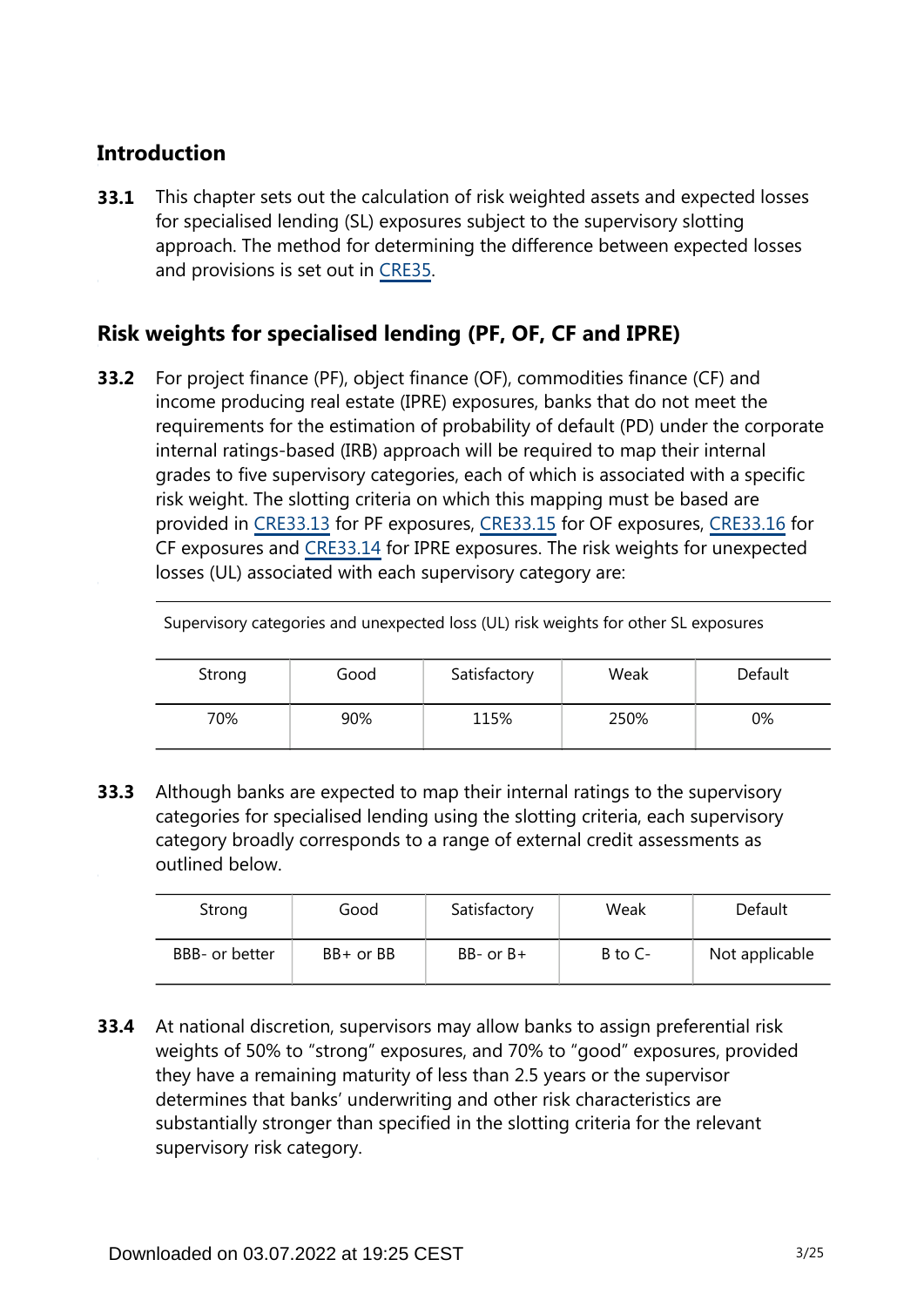### **Risk weights for specialised lending (HVCRE)**

**33.5** For high-volatility commercial real estate (HVCRE) exposures, banks that do not meet the requirements for estimation of PD, or whose supervisor has chosen not to implement the foundation or advanced approaches to HVCRE, must map their internal grades to five supervisory categories, each of which is associated with a specific risk weight. The slotting criteria on which this mapping must be based are the same as those for IPRE, as provided in [CRE33.14.](https://www.bis.org/basel_framework/chapter/CRE/33.htm?tldate=20220114&inforce=20191215&published=20191215#paragraph_CRE_33_20191215_33_14) The risk weights associated with each supervisory category are:

| Strong | Good | Satisfactory | Weak | Default |
|--------|------|--------------|------|---------|
| 95%    | 120% | 140%         | 250% | 0%      |

Supervisory categories and UL risk weights for high-volatility commercial real estate

- **33.6** As indicated in [CRE33.3,](https://www.bis.org/basel_framework/chapter/CRE/33.htm?tldate=20220114&inforce=20191215&published=20191215#paragraph_CRE_33_20191215_33_3) each supervisory category broadly corresponds to a range of external credit assessments.
- At national discretion, supervisors may allow banks to assign preferential risk weights of 70% to "strong" exposures, and 95% to "good" exposures, provided they have a remaining maturity of less than 2.5 years or the supervisor determines that banks' underwriting and other risk characteristics are substantially stronger than specified in the slotting criteria for the relevant supervisory risk category. **33.7**

### **Expected loss for specialised lending (SL) exposures subject to the supervisory slotting criteria**

For SL exposures subject to the supervisory slotting criteria, the expected loss (EL) amount is determined by multiplying 8% by the risk-weighted assets produced from the appropriate risk weights, as specified below, multiplied by exposure at default. **33.8**

|  | <b>33.9</b> The risk weights for SL, other than HVCRE, are as follows: |  |  |  |
|--|------------------------------------------------------------------------|--|--|--|
|--|------------------------------------------------------------------------|--|--|--|

| Strong | Good | Satisfactory | Weak | Default |
|--------|------|--------------|------|---------|
| 5%     | 10%  | 35%          | 100% | 625%    |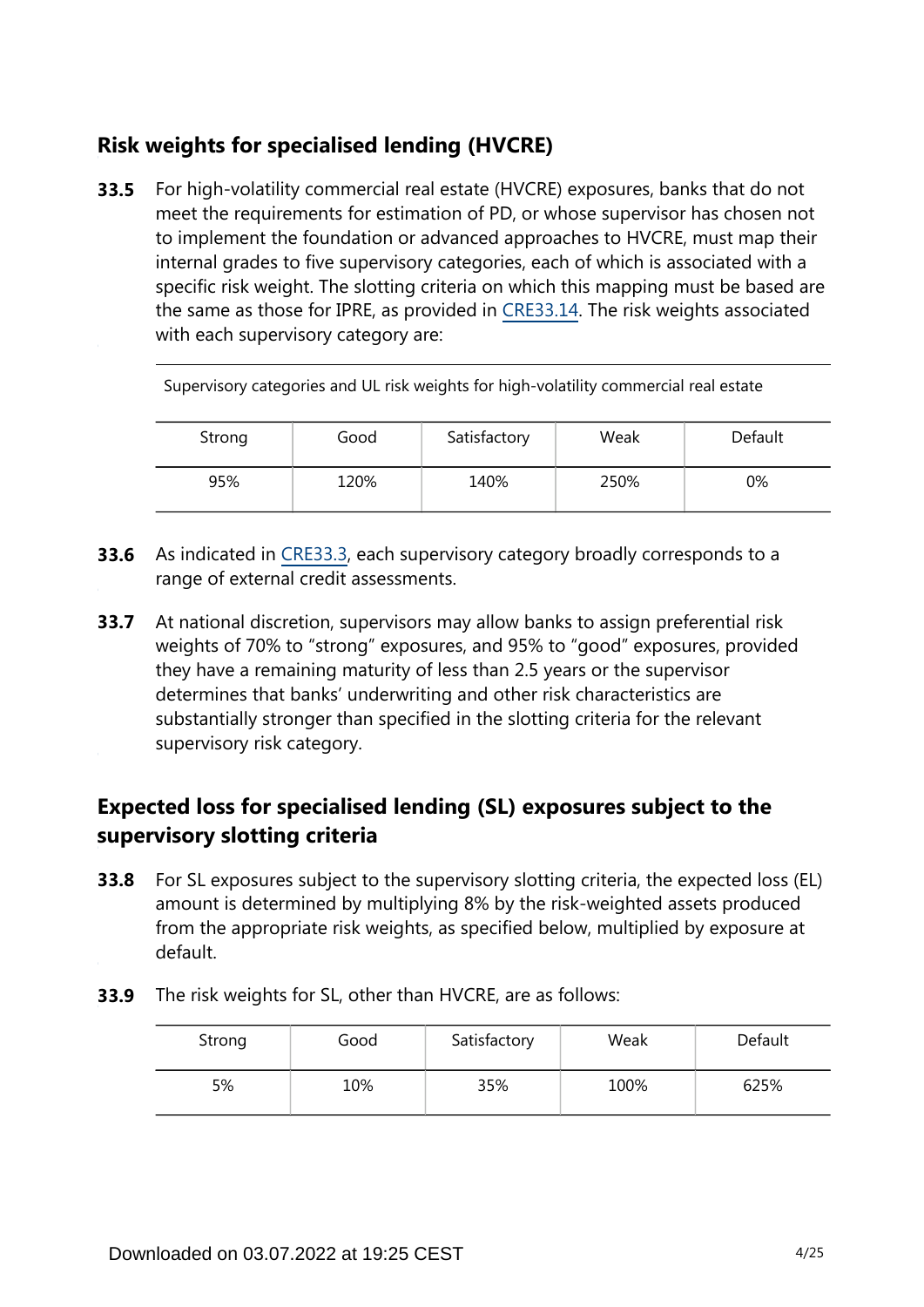**33.10** Where, at national discretion, supervisors allow banks to assign preferential risk weights to non-HVCRE SL exposures falling into the "strong" and "good" supervisory categories as outlined in [CRE33.4](https://www.bis.org/basel_framework/chapter/CRE/33.htm?tldate=20220114&inforce=20191215&published=20191215#paragraph_CRE_33_20191215_33_4), the corresponding expected loss (EL) risk weight is 0% for "strong" exposures, and 5% for "good" exposures.

| <b>33.11</b> The risk weights for HVCRE are as follows: |
|---------------------------------------------------------|
|                                                         |
|                                                         |

| Strong | Good | Satisfactory | Weak | Default |
|--------|------|--------------|------|---------|
| 5%     | 5%   | 35%          | 100% | 625%    |

**33.12** Even where, at national discretion, supervisors allow banks to assign preferential risk weights to HVCRE exposures falling into the "strong" and "good" supervisory categories as outlined in [CRE33.7](https://www.bis.org/basel_framework/chapter/CRE/33.htm?tldate=20220114&inforce=20191215&published=20191215#paragraph_CRE_33_20191215_33_7), the corresponding EL risk weight will remain at 5% for both "strong" and "good" exposures.

#### **Supervisory slotting criteria for specialised lending**

**33.13** The following table sets out the supervisory rating grades for project finance exposures subject to the supervisory slotting approach.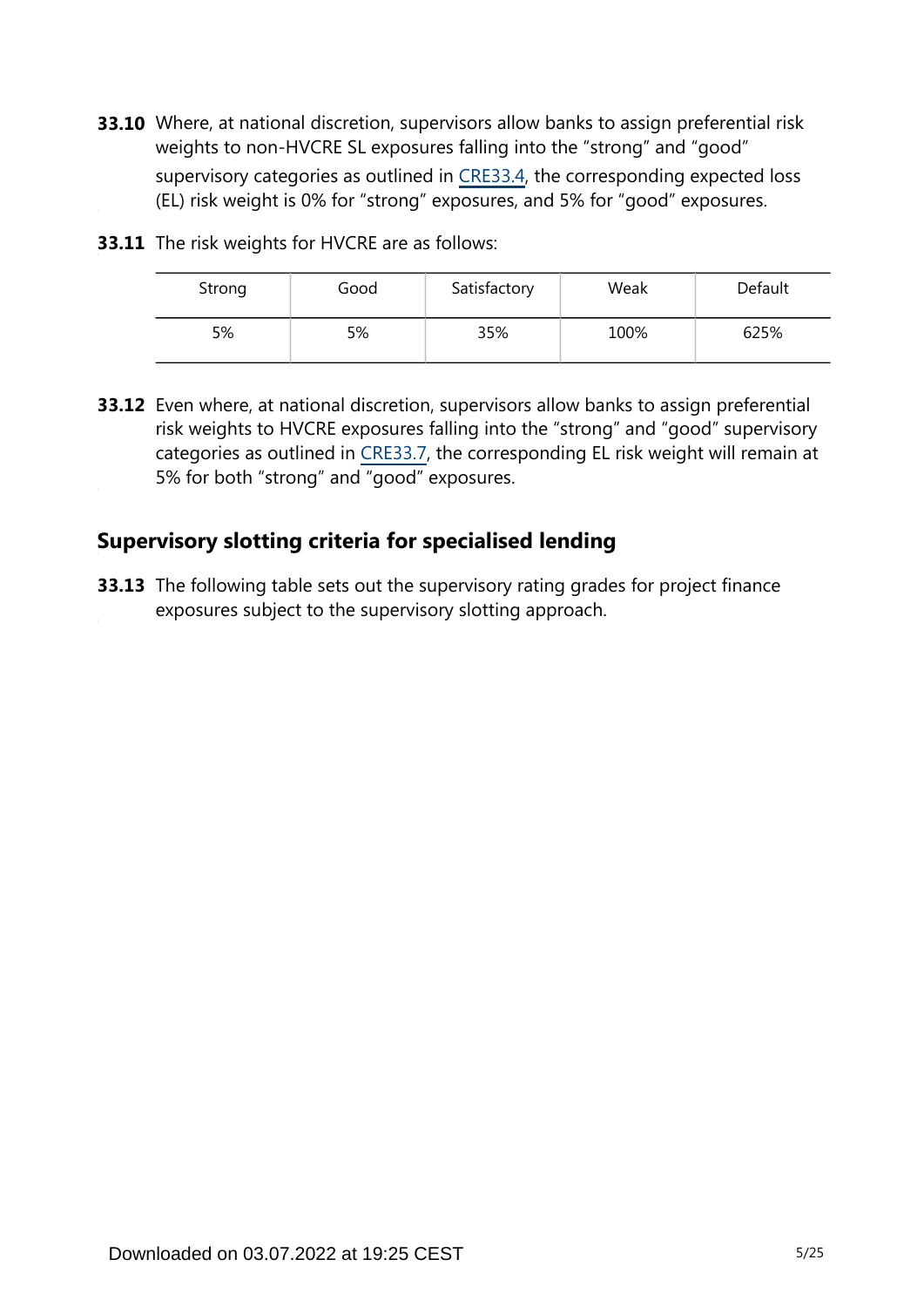|                                                                                                                                                                    | Strong                                                                                                                                                 | Good                                                                                                                                                                                                                | Satisfactory                                                                                                                                        | Weak                                                                                                               |
|--------------------------------------------------------------------------------------------------------------------------------------------------------------------|--------------------------------------------------------------------------------------------------------------------------------------------------------|---------------------------------------------------------------------------------------------------------------------------------------------------------------------------------------------------------------------|-----------------------------------------------------------------------------------------------------------------------------------------------------|--------------------------------------------------------------------------------------------------------------------|
| <b>Financial strength</b>                                                                                                                                          |                                                                                                                                                        |                                                                                                                                                                                                                     |                                                                                                                                                     |                                                                                                                    |
| Market<br>conditions                                                                                                                                               | Few competing<br>suppliers or<br>substantial and<br>durable<br>advantage in<br>location, cost, or<br>technology.<br>Demand is<br>strong and<br>growing | Few competing<br>suppliers or<br>better than<br>average<br>location, cost, or<br>technology but<br>this situation<br>may not last.<br>Demand is<br>strong and stable                                                | Project has no<br>advantage in<br>location, cost,<br>or technology.<br>Demand is<br>adequate and<br>stable                                          | Project has<br>worse than<br>average<br>location, cost,<br>or<br>technology.<br>Demand is<br>weak and<br>declining |
| Financial ratios<br>(eg debt service<br>coverage ratio<br>(DSCR), loan life<br>coverage ratio,<br>project life<br>coverage ratio,<br>and debt-to-<br>equity ratio) | Strong financial<br>ratios<br>considering the<br>level of project<br>risk; very robust<br>economic<br>assumptions                                      | Strong to<br>acceptable<br>financial ratios<br>considering the<br>level of project<br>risk; robust<br>project<br>economic<br>assumptions                                                                            | Standard<br>financial ratios<br>considering the<br>level of project<br>risk                                                                         | Aggressive<br>financial<br>ratios<br>considering<br>the level of<br>project risk                                   |
| Stress analysis                                                                                                                                                    | The project can<br>meet its<br>financial<br>obligations<br>under sustained,<br>severely stressed<br>economic or<br>sectoral<br>conditions              | The project can<br>meet its<br>financial<br>obligations<br>under normal<br>stressed<br>economic or<br>sectoral<br>conditions. The<br>project is only<br>likely to default<br>under severe<br>economic<br>conditions | The project is<br>vulnerable to<br>stresses that are<br>not uncommon<br>through an<br>economic cycle,<br>and may default<br>in a normal<br>downturn | The project is<br>likely to<br>default unless<br>conditions<br>improve soon                                        |
| Financial structure                                                                                                                                                |                                                                                                                                                        |                                                                                                                                                                                                                     |                                                                                                                                                     |                                                                                                                    |
| Duration of the<br>credit compared<br>to the duration<br>of the project                                                                                            | Useful life of the<br>project<br>significantly<br>exceeds tenor of<br>the loan                                                                         | Useful life of the<br>project exceeds<br>tenor of the loan                                                                                                                                                          | Useful life of<br>the project<br>exceeds tenor<br>of the loan                                                                                       | Useful life of<br>the project<br>may not<br>exceed tenor<br>of the loan                                            |
| Amortisation<br>schedule                                                                                                                                           | Amortising debt                                                                                                                                        | Amortising debt                                                                                                                                                                                                     | Amortising<br>debt<br>repayments                                                                                                                    | <b>Bullet</b><br>repayment or<br>amortising                                                                        |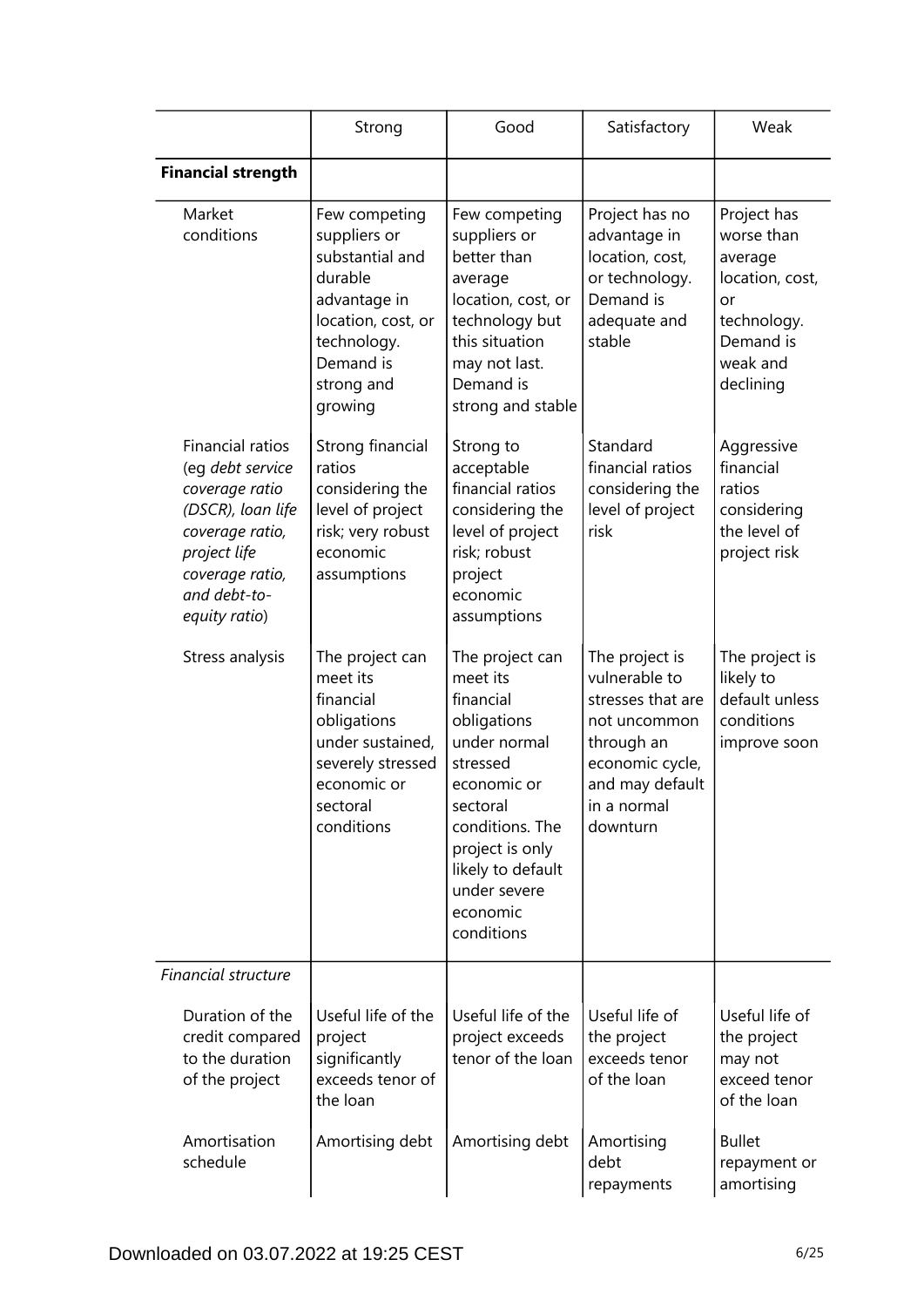|                                                                                                               |                                                                                                                                          |                                                                                                       | with limited<br>bullet payment                                                                                                                          | debt<br>repayments<br>with high<br>bullet<br>repayment                            |
|---------------------------------------------------------------------------------------------------------------|------------------------------------------------------------------------------------------------------------------------------------------|-------------------------------------------------------------------------------------------------------|---------------------------------------------------------------------------------------------------------------------------------------------------------|-----------------------------------------------------------------------------------|
| <b>Political and legal</b><br>environment                                                                     |                                                                                                                                          |                                                                                                       |                                                                                                                                                         |                                                                                   |
| Political risk,<br>including<br>transfer risk,<br>considering<br>project type and<br>mitigants                | Very low<br>exposure; strong<br>mitigation<br>instruments, if<br>needed                                                                  | Low exposure;<br>satisfactory<br>mitigation<br>instruments, if<br>needed                              | Moderate<br>exposure; fair<br>mitigation<br>instruments                                                                                                 | High<br>exposure; no<br>or weak<br>mitigation<br>instruments                      |
| Force majeure<br>risk (war, civil<br>unrest, etc),                                                            | Low exposure                                                                                                                             | Acceptable<br>exposure                                                                                | Standard<br>protection                                                                                                                                  | Significant<br>risks, not fully<br>mitigated                                      |
| Government<br>support and<br>project's<br>importance for<br>the country<br>over the long<br>term              | Project of<br>strategic<br>importance for<br>the country<br>(preferably<br>export-<br>oriented).<br>Strong support<br>from<br>Government | Project<br>considered<br>important for<br>the country.<br>Good level of<br>support from<br>Government | Project may not<br>be strategic but<br>brings<br>unquestionable<br>benefits for the<br>country.<br>Support from<br>Government<br>may not be<br>explicit | Project not<br>key to the<br>country. No<br>or weak<br>support from<br>Government |
| Stability of legal<br>and regulatory<br>environment<br>(risk of change<br>in law)                             | Favourable and<br>stable<br>regulatory<br>environment<br>over the long<br>term                                                           | Favourable and<br>stable<br>regulatory<br>environment<br>over the<br>medium term                      | Regulatory<br>changes can be<br>predicted with a<br>fair level of<br>certainty                                                                          | Current or<br>future<br>regulatory<br>issues may<br>affect the<br>project         |
| Acquisition of<br>all necessary<br>supports and<br>approvals for<br>such relief from<br>local content<br>laws | Strong                                                                                                                                   | Satisfactory                                                                                          | Fair                                                                                                                                                    | Weak                                                                              |
| Enforceability of<br>contracts,<br>collateral and<br>security                                                 | Contracts,<br>collateral and<br>security are<br>enforceable                                                                              | Contracts,<br>collateral and<br>security are<br>enforceable                                           | Contracts,<br>collateral and<br>security are<br>considered<br>enforceable                                                                               | There are<br>unresolved<br>key issues in<br>respect if<br>actual                  |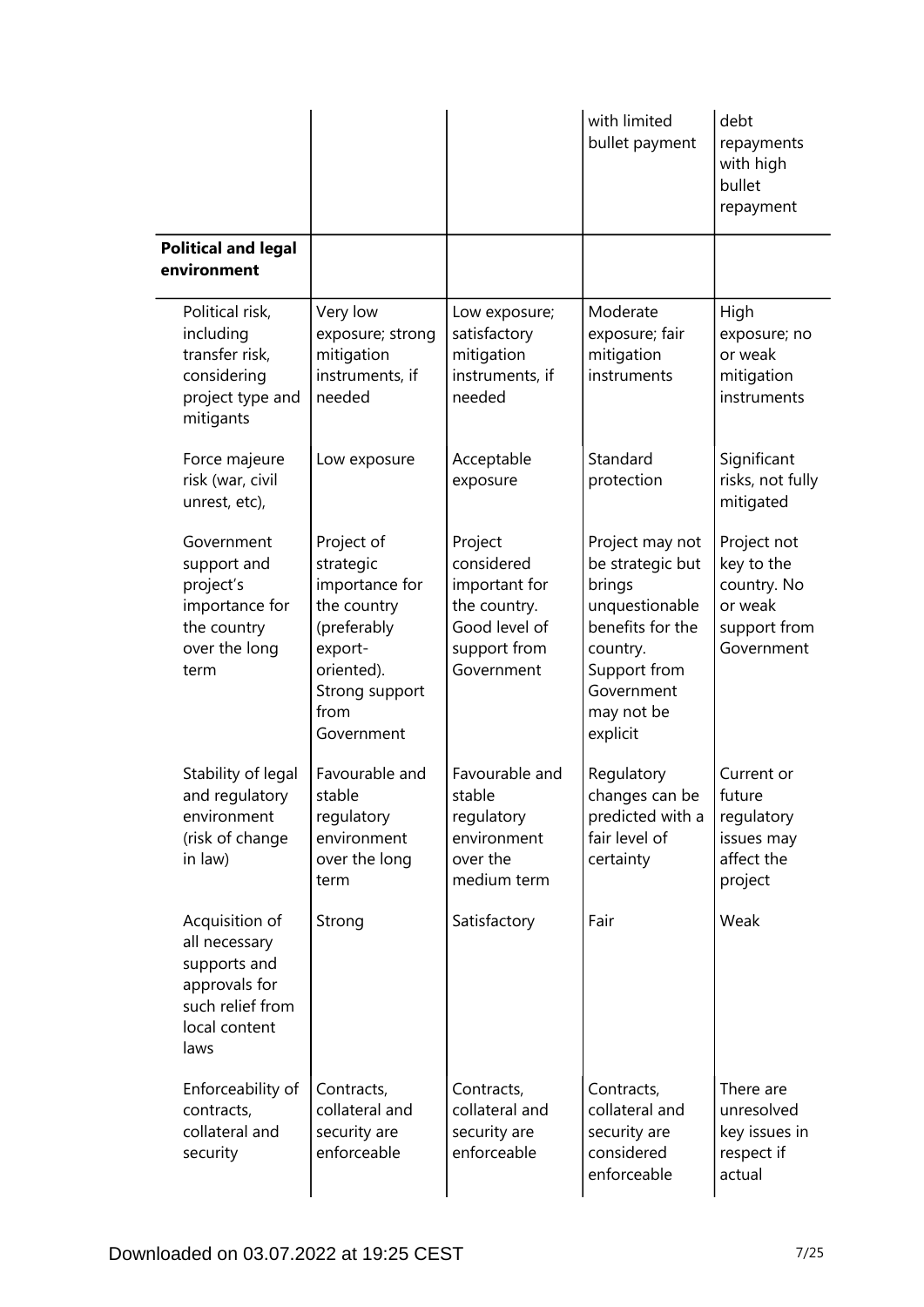|                                       |                                                                                                                                                                |                                                                                                                                                                       | even if certain<br>non-key issues<br>may exist                                                                                                                     | enforcement<br>of contracts,<br>collateral and<br>security                                                                              |
|---------------------------------------|----------------------------------------------------------------------------------------------------------------------------------------------------------------|-----------------------------------------------------------------------------------------------------------------------------------------------------------------------|--------------------------------------------------------------------------------------------------------------------------------------------------------------------|-----------------------------------------------------------------------------------------------------------------------------------------|
| <b>Transaction</b><br>characteristics |                                                                                                                                                                |                                                                                                                                                                       |                                                                                                                                                                    |                                                                                                                                         |
| Design and<br>technology risk         | Fully proven<br>technology and<br>design                                                                                                                       | Fully proven<br>technology and<br>design                                                                                                                              | Proven<br>technology and<br>design - start-<br>up issues are<br>mitigated by a<br>strong<br>completion<br>package                                                  | Unproven<br>technology<br>and design;<br>technology<br>issues exist<br>and/or<br>complex<br>design                                      |
| Construction risk                     |                                                                                                                                                                |                                                                                                                                                                       |                                                                                                                                                                    |                                                                                                                                         |
| Permitting and<br>siting              | All permits have<br>been obtained                                                                                                                              | Some permits<br>are still<br>outstanding but<br>their receipt is<br>considered very<br>likely                                                                         | Some permits<br>are still<br>outstanding but<br>the permitting<br>process is well<br>defined and<br>they are<br>considered<br>routine                              | Key permits<br>still need to<br>be obtained<br>and are not<br>considered<br>routine.<br>Significant<br>conditions<br>may be<br>attached |
| Type of<br>construction<br>contract   | Fixed-price date-<br>certain turnkey<br>construction<br>engineering and<br>procurement<br>contract (EPC)                                                       | Fixed-price date-<br>certain turnkey<br>construction EPC                                                                                                              | Fixed-price<br>date-certain<br>turnkey<br>construction<br>contract with<br>one or several<br>contractors                                                           | No or partial<br>fixed-price<br>turnkey<br>contract and<br>/or<br>interfacing<br>issues with<br>multiple<br>contractors                 |
| Completion<br>guarantees              | Substantial<br>liquidated<br>damages<br>supported by<br>financial<br>substance and<br>/or strong<br>completion<br>guarantee from<br>sponsors with<br>excellent | Significant<br>liquidated<br>damages<br>supported by<br>financial<br>substance and<br>/or completion<br>quarantee from<br>sponsors with<br>good financial<br>standing | Adequate<br>liquidated<br>damages<br>supported by<br>financial<br>substance and<br>/or completion<br>guarantee from<br>sponsors with<br>good financial<br>standing | Inadequate<br>liquidated<br>damages or<br>not<br>supported by<br>financial<br>substance or<br>weak<br>completion<br>guarantees          |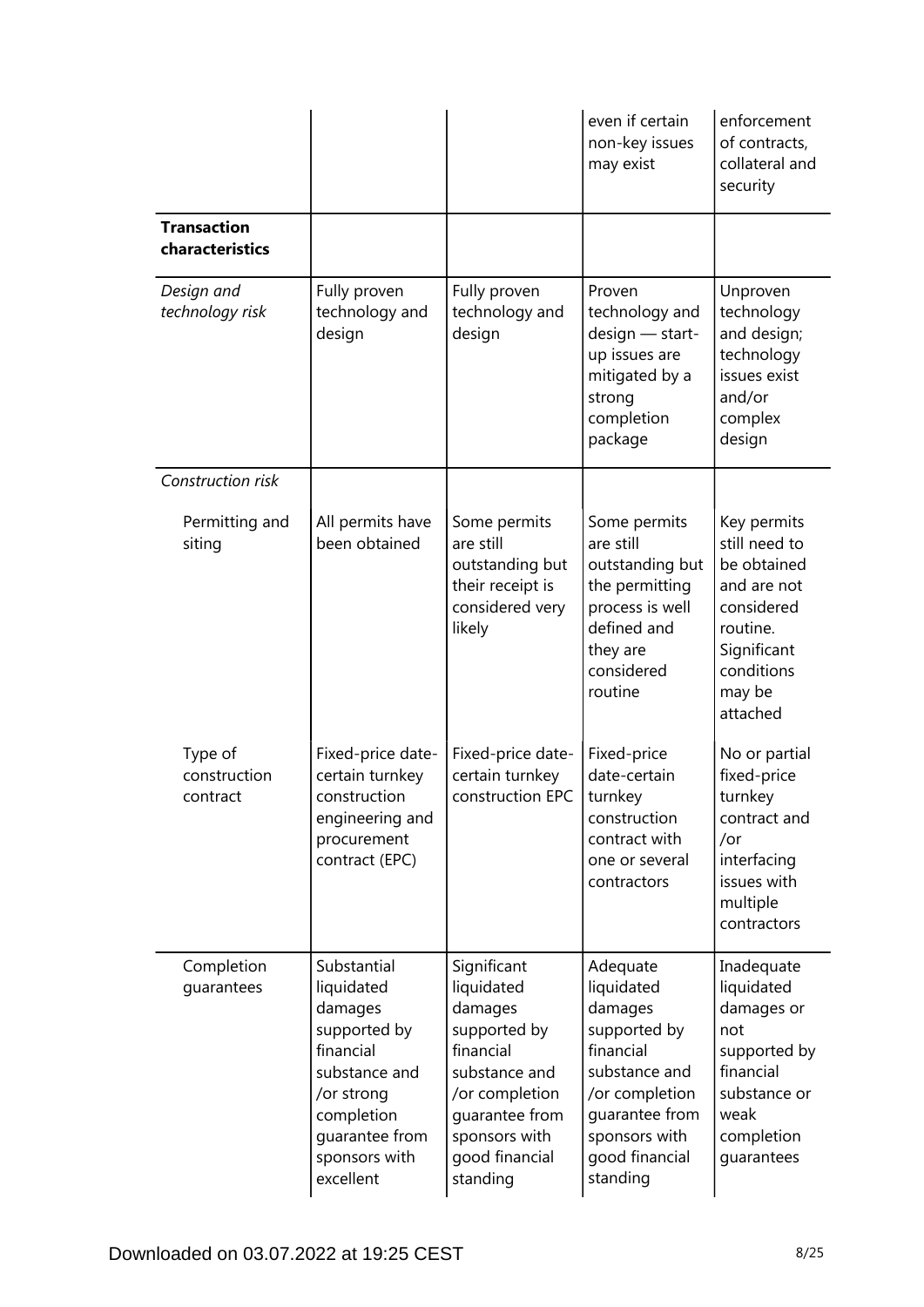| Track record<br>and financial<br>strength of<br>contractor in<br>constructing<br>similar projects. | financial<br>standing<br>Strong                                                                                                                                   | Good                                                                                                                                       | Satisfactory                                                                                                                                                        | Weak                                                                                                                          |
|----------------------------------------------------------------------------------------------------|-------------------------------------------------------------------------------------------------------------------------------------------------------------------|--------------------------------------------------------------------------------------------------------------------------------------------|---------------------------------------------------------------------------------------------------------------------------------------------------------------------|-------------------------------------------------------------------------------------------------------------------------------|
| Operating risk                                                                                     |                                                                                                                                                                   |                                                                                                                                            |                                                                                                                                                                     |                                                                                                                               |
| Scope and<br>nature of<br>operations and<br>maintenance (O<br>& M) contracts                       | Strong long-<br>term O&M<br>contract,<br>preferably with<br>contractual<br>performance<br>incentives, and<br>/or O&M<br>reserve accounts                          | Long-term O&M<br>contract, and/or<br>O&M reserve<br>accounts                                                                               | Limited O&M<br>contract or<br>O&M reserve<br>account                                                                                                                | No O&M<br>contract: risk<br>of high<br>operational<br>cost overruns<br>beyond<br>mitigants                                    |
| Operator's<br>expertise, track<br>record, and<br>financial<br>strength                             | Very strong, or<br>committed<br>technical<br>assistance of the<br>sponsors                                                                                        | Strong                                                                                                                                     | Acceptable                                                                                                                                                          | Limited/weak,<br>or local<br>operator<br>dependent<br>on local<br>authorities                                                 |
| Off-take risk                                                                                      |                                                                                                                                                                   |                                                                                                                                            |                                                                                                                                                                     |                                                                                                                               |
| If there is a<br>(a)<br>take-or-<br>pay or<br>fixed-<br>price off-<br>take<br>contract:            | Excellent<br>creditworthiness<br>of off-taker;<br>strong<br>termination<br>clauses; tenor of<br>contract<br>comfortably<br>exceeds the<br>maturity of the<br>debt | Good<br>creditworthiness<br>of off-taker;<br>strong<br>termination<br>clauses; tenor of<br>contract exceeds<br>the maturity of<br>the debt | Acceptable<br>financial<br>standing of off-<br>taker; normal<br>termination<br>clauses; tenor<br>of contract<br>generally<br>matches the<br>maturity of the<br>debt | Weak off-<br>taker; weak<br>termination<br>clauses; tenor<br>of contract<br>does not<br>exceed the<br>maturity of<br>the debt |
| If there is<br>(b)<br>no take-<br>or-pay or<br>fixed-<br>price off-<br>take<br>contract:           | Project produces<br>essential<br>services or a<br>commodity sold<br>widely on a<br>world market;<br>output can<br>readily be                                      | Project produces<br>essential<br>services or a<br>commodity sold<br>widely on a<br>regional market<br>that will absorb<br>it at projected  | Commodity is<br>sold on a<br>limited market<br>that may<br>absorb it only<br>at lower than<br>projected prices                                                      | Project<br>output is<br>demanded by<br>only one or a<br>few buyers or<br>is not<br>generally sold<br>on an                    |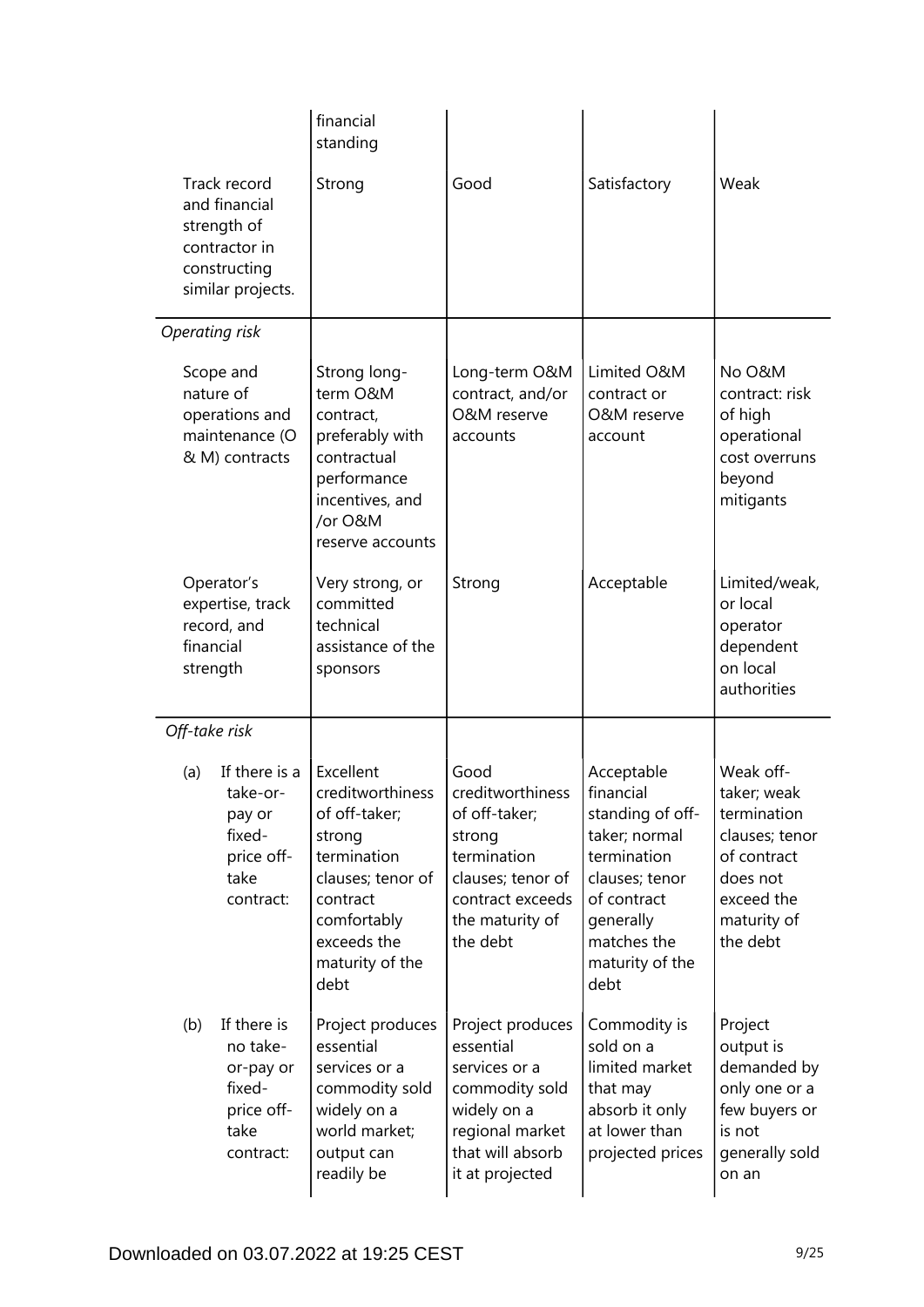|                                                                                                                             | absorbed at<br>projected prices<br>even at lower<br>than historic<br>market growth<br>rates                                           | prices at<br>historical growth<br>rates                                                                                          |                                                                                                                            | organised<br>market                                                                                                                                               |
|-----------------------------------------------------------------------------------------------------------------------------|---------------------------------------------------------------------------------------------------------------------------------------|----------------------------------------------------------------------------------------------------------------------------------|----------------------------------------------------------------------------------------------------------------------------|-------------------------------------------------------------------------------------------------------------------------------------------------------------------|
| Supply risk                                                                                                                 |                                                                                                                                       |                                                                                                                                  |                                                                                                                            |                                                                                                                                                                   |
| Price, volume<br>and<br>transportation<br>risk of feed-<br>stocks; supplier'<br>s track record<br>and financial<br>strength | Long-term<br>supply contract<br>with supplier of<br>excellent<br>financial<br>standing                                                | Long-term<br>supply contract<br>with supplier of<br>good financial<br>standing                                                   | Long-term<br>supply contract<br>with supplier of<br>good financial<br>standing $-$ a<br>degree of price<br>risk may remain | Short-term<br>supply<br>contract or<br>long-term<br>supply<br>contract with<br>financially<br>weak supplier<br>a degree<br>of price risk<br>definitely<br>remains |
| Reserve risks (e.<br>g. natural<br>resource<br>development)                                                                 | Independently<br>audited, proven<br>and developed<br>reserves well in<br>excess of<br>requirements<br>over lifetime of<br>the project | Independently<br>audited, proven<br>and developed<br>reserves in<br>excess of<br>requirements<br>over lifetime of<br>the project | Proven reserves<br>can supply the<br>project<br>adequately<br>through the<br>maturity of the<br>debt                       | Project relies<br>to some<br>extent on<br>potential and<br>undeveloped<br>reserves                                                                                |
| <b>Strength of</b><br><b>Sponsor</b>                                                                                        |                                                                                                                                       |                                                                                                                                  |                                                                                                                            |                                                                                                                                                                   |
| Sponsor's track<br>record, financial<br>strength, and<br>country/sector<br>experience                                       | Strong sponsor<br>with excellent<br>track record and<br>high financial<br>standing                                                    | Good sponsor<br>with satisfactory<br>track record and<br>good financial<br>standing                                              | Adequate<br>sponsor with<br>adequate track<br>record and<br>good financial<br>standing                                     | Weak<br>sponsor with<br>no or<br>questionable<br>track record<br>and/or<br>financial<br>weaknesses                                                                |
| Sponsor<br>support, as<br>evidenced by<br>equity,<br>ownership<br>clause and<br>incentive to                                | Strong. Project<br>is highly<br>strategic for the<br>sponsor (core<br>business -<br>long-term<br>strategy)                            | Good. Project is<br>strategic for the<br>sponsor (core<br>business -<br>long-term<br>strategy)                                   | Acceptable.<br>Project is<br>considered<br>important for<br>the sponsor<br>(core business)                                 | Limited.<br>Project is not<br>key to<br>sponsor's<br>long-term<br>strategy or<br>core business                                                                    |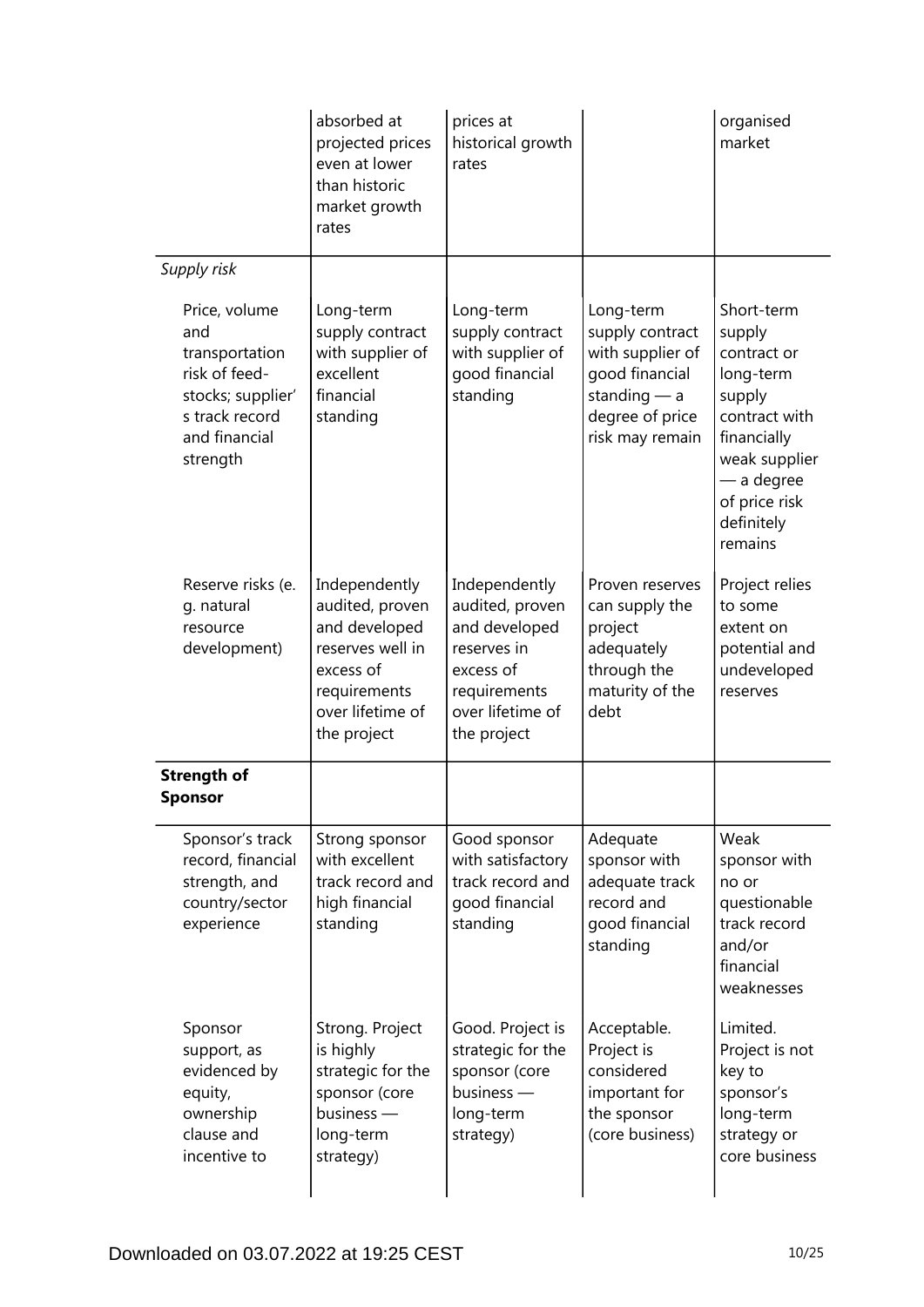| inject additional<br>cash if necessary                                                                                                            |                                                                                                                                                 |                                                                                                                                       |                                                                                                                                          |                                                                                                                                  |
|---------------------------------------------------------------------------------------------------------------------------------------------------|-------------------------------------------------------------------------------------------------------------------------------------------------|---------------------------------------------------------------------------------------------------------------------------------------|------------------------------------------------------------------------------------------------------------------------------------------|----------------------------------------------------------------------------------------------------------------------------------|
| <b>Security Package</b>                                                                                                                           |                                                                                                                                                 |                                                                                                                                       |                                                                                                                                          |                                                                                                                                  |
| Assignment of<br>contracts and<br>accounts                                                                                                        | Fully<br>comprehensive                                                                                                                          | Comprehensive                                                                                                                         | Acceptable                                                                                                                               | Weak                                                                                                                             |
| Pledge of<br>assets, taking<br>into account<br>quality, value<br>and liquidity of<br>assets                                                       | First perfected<br>security interest<br>in all project<br>assets, contracts,<br>permits and<br>accounts<br>necessary to run<br>the project      | Perfected<br>security interest<br>in all project<br>assets, contracts,<br>permits and<br>accounts<br>necessary to run<br>the project  | Acceptable<br>security interest<br>in all project<br>assets,<br>contracts,<br>permits and<br>accounts<br>necessary to<br>run the project | Little security<br>or collateral<br>for lenders;<br>weak<br>negative<br>pledge clause                                            |
| Lender's control<br>over cash flow<br>(eg cash<br>sweeps,<br>independent<br>escrow<br>accounts)                                                   | Strong                                                                                                                                          | Satisfactory                                                                                                                          | Fair                                                                                                                                     | Weak                                                                                                                             |
| Strength of the<br>covenant<br>package<br>(mandatory<br>prepayments,<br>payment<br>deferrals,<br>payment<br>cascade,<br>dividend<br>restrictions) | Covenant<br>package is<br>strong for this<br>type of project<br>Project may<br>issue no<br>additional debt                                      | Covenant<br>package is<br>satisfactory for<br>this type of<br>project<br>Project may<br>issue extremely<br>limited<br>additional debt | Covenant<br>package is fair<br>for this type of<br>project<br>Project may<br>issue limited<br>additional debt                            | Covenant<br>package is<br>Insufficient<br>for this type<br>of project<br>Project may<br>issue<br>unlimited<br>additional<br>debt |
| Reserve funds<br>(debt service,<br>O&M, renewal<br>and<br>replacement,<br>unforeseen<br>events, etc)                                              | Longer than<br>average<br>coverage period,<br>all reserve funds<br>fully funded in<br>cash or letters of<br>credit from<br>highly rated<br>bank | Average<br>coverage period,<br>all reserve funds<br>fully funded                                                                      | Average<br>coverage<br>period, all<br>reserve funds<br>fully funded                                                                      | Shorter than<br>average<br>coverage<br>period,<br>reserve funds<br>funded from<br>operating<br>cash flows                        |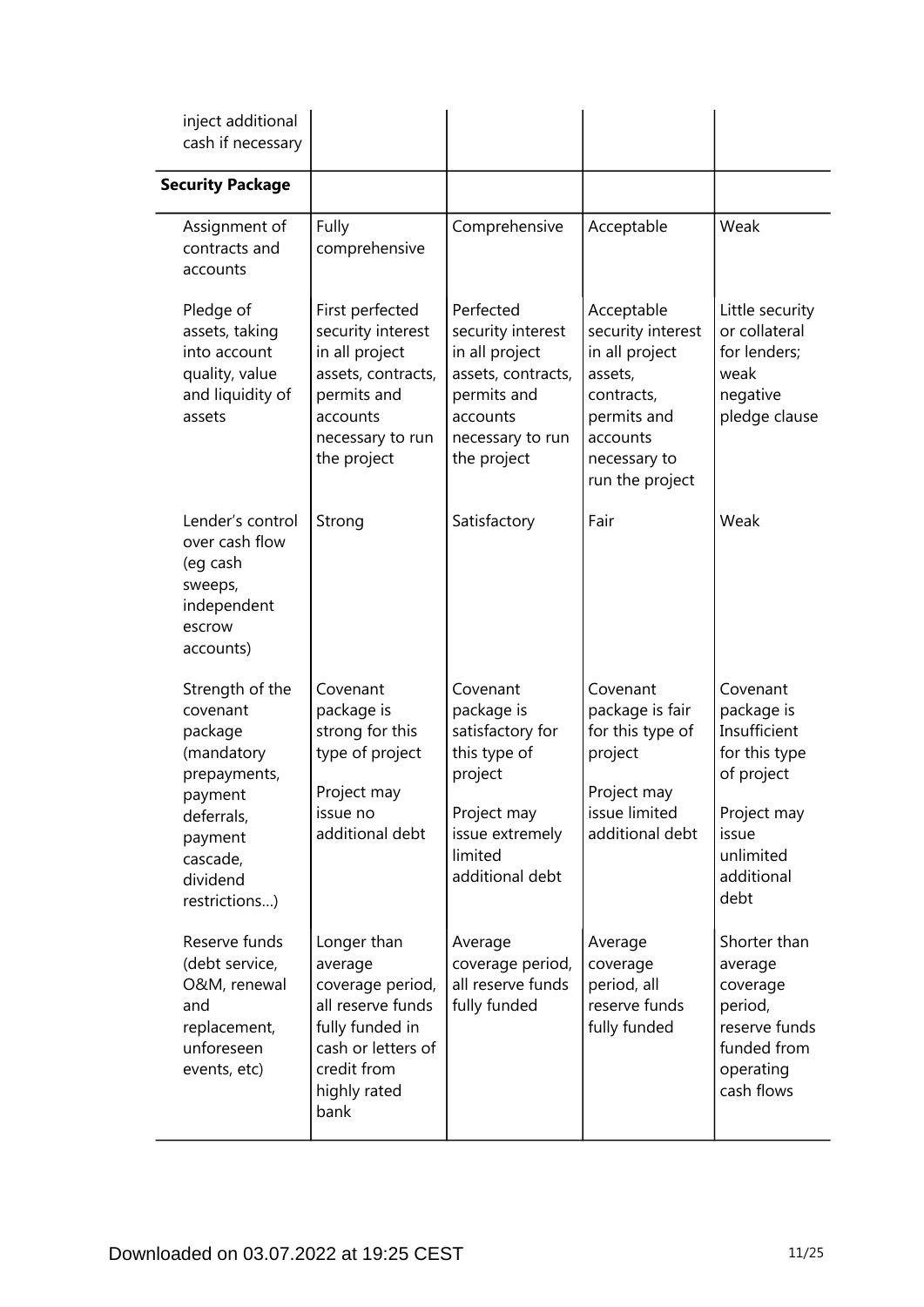#### **33.14**

The following table sets out the supervisory rating grades for income producing real estate exposures and high-volatility commercial real estate exposures subject to the supervisory slotting approach.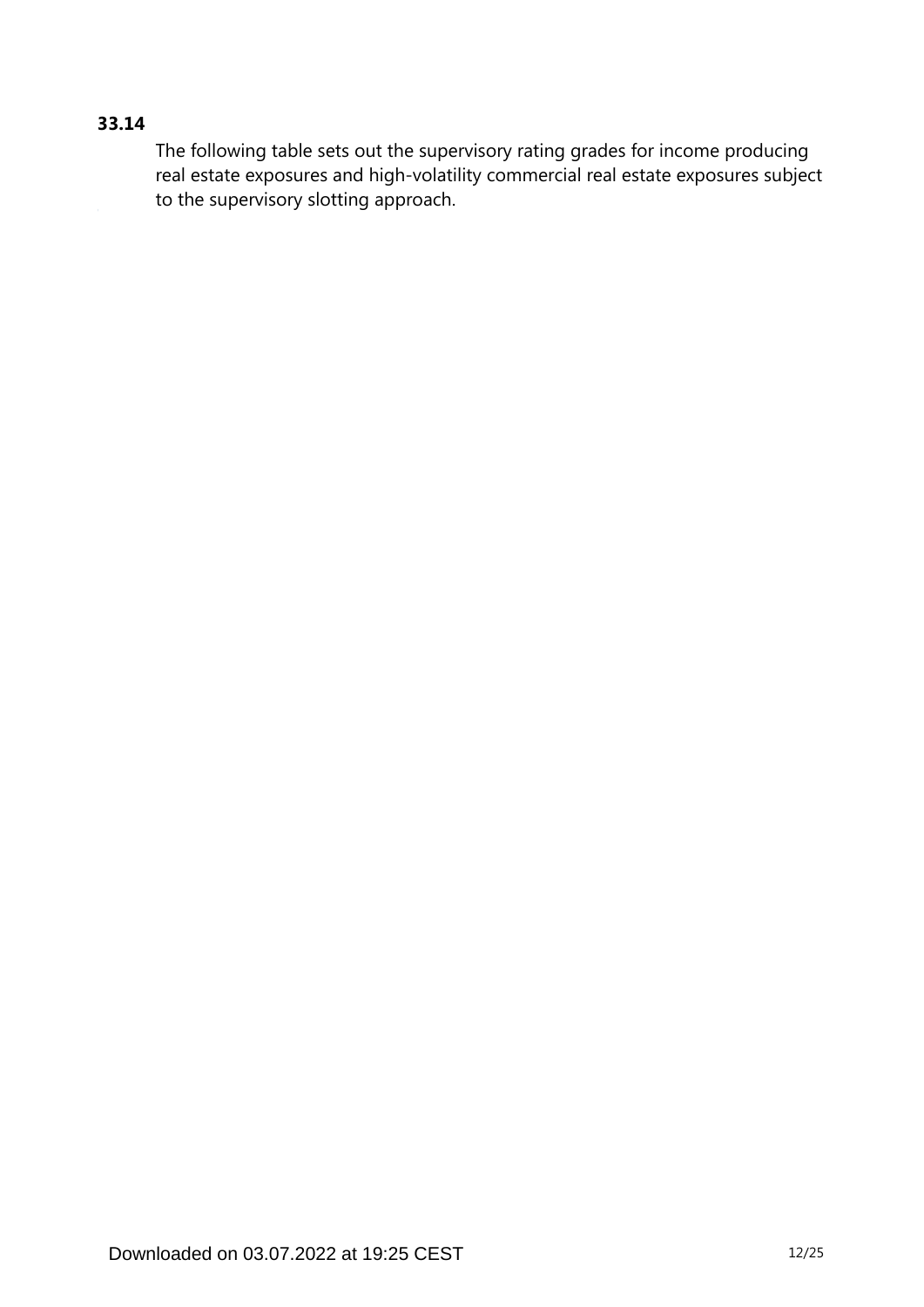|                                                | <b>Strong</b>                                                                                                                                                                                                                                                                                                                 | Good                                                                                                                                                                                                                       | <b>Satisfactory</b>                                                                                                                                                                                                                                                          | <b>Weak</b>                                                                                                                                                                                                                                                     |
|------------------------------------------------|-------------------------------------------------------------------------------------------------------------------------------------------------------------------------------------------------------------------------------------------------------------------------------------------------------------------------------|----------------------------------------------------------------------------------------------------------------------------------------------------------------------------------------------------------------------------|------------------------------------------------------------------------------------------------------------------------------------------------------------------------------------------------------------------------------------------------------------------------------|-----------------------------------------------------------------------------------------------------------------------------------------------------------------------------------------------------------------------------------------------------------------|
| <b>Financial</b><br>strength                   |                                                                                                                                                                                                                                                                                                                               |                                                                                                                                                                                                                            |                                                                                                                                                                                                                                                                              |                                                                                                                                                                                                                                                                 |
| Market<br>conditions                           | The supply and<br>demand for<br>the project's<br>type and<br>location are<br>currently in<br>equilibrium.<br>The number of<br>competitive<br>properties<br>coming to<br>market is equal<br>or lower than<br>forecasted<br>demand                                                                                              | The supply and<br>demand for the<br>project's type<br>and location are<br>currently in<br>equilibrium. The<br>number of<br>competitive<br>properties<br>coming to<br>market is roughly<br>equal to<br>forecasted<br>demand | Market<br>conditions are<br>roughly in<br>equilibrium.<br>Competitive<br>properties are<br>coming on the<br>market and<br>others are in the<br>planning stages.<br>The project's<br>design and<br>capabilities may<br>not be state of<br>the art compared<br>to new projects | Market<br>conditions are<br>weak. It is<br>uncertain when<br>conditions will<br>improve and<br>return to<br>equilibrium. The<br>project is losing<br>tenants at lease<br>expiration. New<br>lease terms are<br>less favourable<br>compared to<br>those expiring |
| <b>Financial ratios</b><br>and advance<br>rate | The property's<br><b>DSCR</b> is<br>considered<br>strong (DSCR<br>is not relevant<br>for the<br>construction<br>phase) and its<br>loan-to-value<br>ratio (LTV) is<br>considered low-<br>given its<br>property type.<br>Where a<br>secondary<br>market exists,<br>the transaction<br>is underwritten<br>to market<br>standards | The DSCR (not<br>relevant for<br>development real<br>estate) and LTV<br>are satisfactory.<br>Where a<br>secondary<br>market exists, the<br>transaction is<br>underwritten to<br>market standards.                          | The property's<br><b>DSCR has</b><br>deteriorated and<br>its value has<br>fallen, increasing<br>its LTV                                                                                                                                                                      | The property's<br><b>DSCR</b> has<br>deteriorated<br>significantly and<br>its LTV is well<br>above<br>underwriting<br>standards for<br>new loans                                                                                                                |
| Stress analysis                                | The property's<br>resources,<br>contingencies<br>and liability<br>structure allow<br>it to meet its<br>financial<br>obligations                                                                                                                                                                                               | The property can<br>meet its financial<br>obligations<br>under a<br>sustained period<br>of financial stress<br>(eg interest rates,<br>economic                                                                             | During an<br>economic<br>downturn, the<br>property would<br>suffer a decline in<br>revenue that<br>would limit its<br>ability to fund                                                                                                                                        | The property's<br>financial<br>condition is<br>strained and is<br>likely to default<br>unless conditions<br>improve in the<br>near term                                                                                                                         |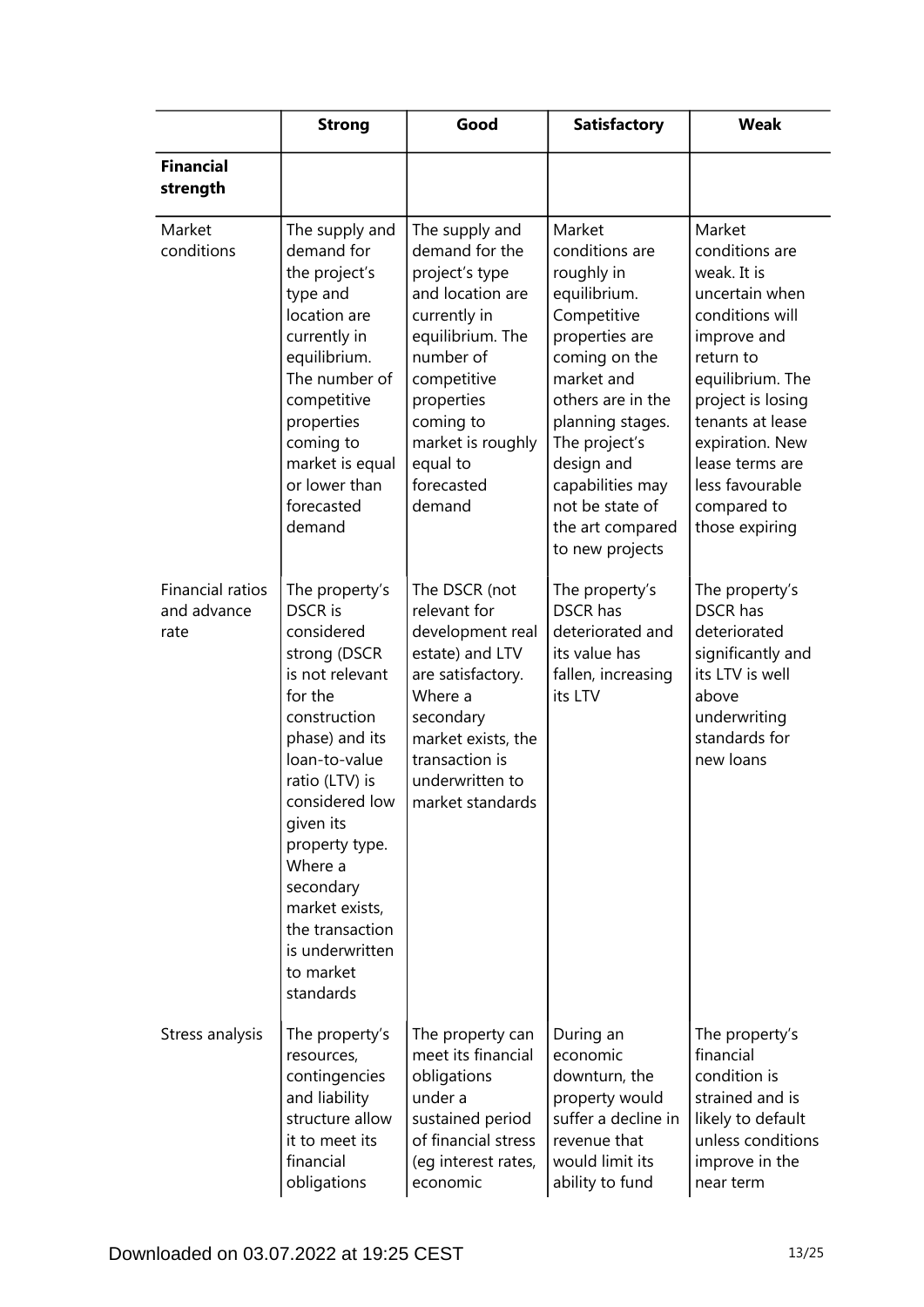|                                     | during a<br>period of<br>severe financial<br>stress (eg<br>interest rates,<br>economic<br>growth)                                                                                                                                                                                                                                  | growth). The<br>property is likely<br>to default only<br>under severe<br>economic<br>conditions                                                                                                                                                                                                    | capital<br>expenditures and<br>significantly<br>increase the risk<br>of default                                                                                                                                                                                                                                                                             |                                                                                                                                                                                                                                                                                                                             |
|-------------------------------------|------------------------------------------------------------------------------------------------------------------------------------------------------------------------------------------------------------------------------------------------------------------------------------------------------------------------------------|----------------------------------------------------------------------------------------------------------------------------------------------------------------------------------------------------------------------------------------------------------------------------------------------------|-------------------------------------------------------------------------------------------------------------------------------------------------------------------------------------------------------------------------------------------------------------------------------------------------------------------------------------------------------------|-----------------------------------------------------------------------------------------------------------------------------------------------------------------------------------------------------------------------------------------------------------------------------------------------------------------------------|
| Cash-flow<br>predictability         |                                                                                                                                                                                                                                                                                                                                    |                                                                                                                                                                                                                                                                                                    |                                                                                                                                                                                                                                                                                                                                                             |                                                                                                                                                                                                                                                                                                                             |
| For<br>(a)                          | The property's<br>term with<br>creditworthy<br>tenants and<br>their maturity<br>dates are<br>scattered. The<br>property has a<br>track record of<br>tenant<br>retention upon<br>lease<br>expiration. Its<br>vacancy rate is<br>low. Expenses<br>(maintenance,<br>insurance,<br>security, and<br>property taxes)<br>are predictable | Most of the<br>complete alreases balanced property s leases<br>are long-term,<br>with tenants that<br>range in<br>creditworthiness.<br>The property<br>experiences a<br>normal level of<br>tenant turnover<br>upon lease<br>expiration. Its<br>vacancy rate is<br>low. Expenses are<br>predictable | Most of the<br>property's leases<br>are medium<br>rather than long-<br>term with tenants<br>that range in<br>creditworthiness.<br>The property<br>experiences a<br>moderate level of<br>tenant turnover<br>upon lease<br>expiration. Its<br>vacancy rate is<br>moderate.<br>Expenses are<br>relatively<br>predictable but<br>vary in relation to<br>revenue | The property's<br>leases are of<br>various terms<br>with tenants that<br>range in<br>creditworthiness.<br>The property<br>experiences a<br>very high level of<br>tenant turnover<br>upon lease<br>expiration. Its<br>vacancy rate is<br>high. Significant<br>expenses are<br>incurred<br>preparing space<br>for new tenants |
| (b)<br>For                          | Leasing activity<br>complete buteros stabilised<br>exceeds<br>projections.<br>The project<br>should achieve<br>stabilisation in<br>the near future                                                                                                                                                                                 | Leasing activity<br>orrougnetstyprexceeds<br>projections. The<br>project should<br>achieve<br>stabilisation in<br>the near future                                                                                                                                                                  | Most leasing<br>activity is within<br>projections;<br>however,<br>stabilisation will<br>not occur for<br>some time                                                                                                                                                                                                                                          | Market rents do<br>not meet<br>expectations.<br>Despite<br>achieving target<br>occupancy rate,<br>cash flow<br>coverage is tight<br>due to<br>disappointing<br>revenue                                                                                                                                                      |
| For<br>(c)<br>construction<br>phase | The property is<br>entirely pre-<br>leased through<br>the tenor of<br>the loan or pre-<br>sold to an                                                                                                                                                                                                                               | The property is<br>entirely pre-<br>leased or pre-<br>sold to a<br>creditworthy<br>tenant or buyer,                                                                                                                                                                                                | Leasing activity is<br>within<br>projections but<br>the building may<br>not be pre-<br>leased and there                                                                                                                                                                                                                                                     | The property is<br>deteriorating due<br>to cost overruns,<br>market<br>deterioration,<br>tenant                                                                                                                                                                                                                             |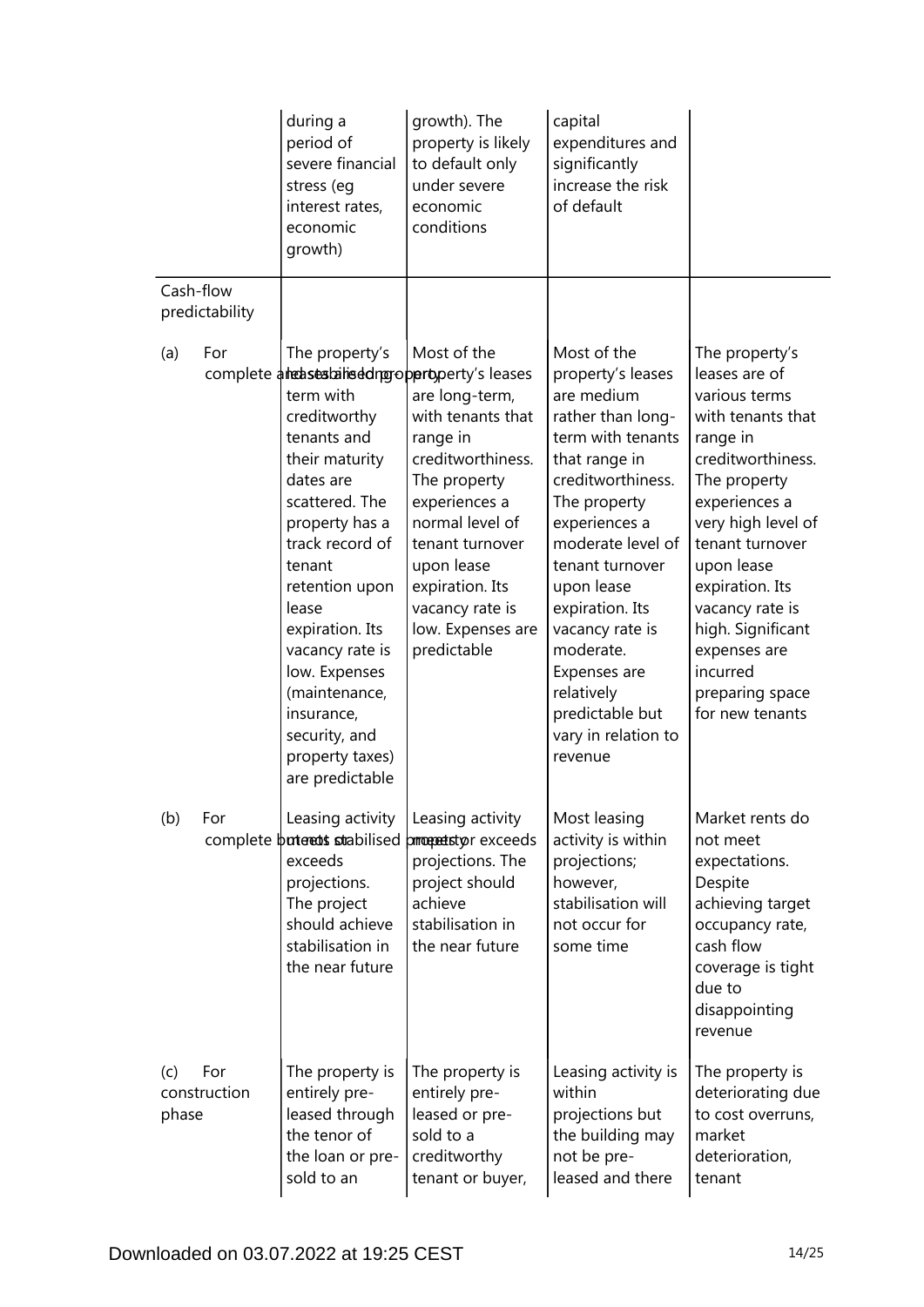|                                                    | investment<br>grade tenant<br>or buyer, or<br>the bank has a<br>binding<br>commitment<br>for take-out<br>financing from<br>an investment<br>grade lender | or the bank has a<br>binding<br>commitment for<br>permanent<br>financing from a<br>creditworthy<br>lender                                                                                  | may not exist a<br>take-out<br>financing. The<br>bank may be the<br>permanent lender      | cancellations or<br>other factors.<br>There may be a<br>dispute with the<br>party providing<br>the permanent<br>financing           |
|----------------------------------------------------|----------------------------------------------------------------------------------------------------------------------------------------------------------|--------------------------------------------------------------------------------------------------------------------------------------------------------------------------------------------|-------------------------------------------------------------------------------------------|-------------------------------------------------------------------------------------------------------------------------------------|
| <b>Asset</b><br>characteristics                    |                                                                                                                                                          |                                                                                                                                                                                            |                                                                                           |                                                                                                                                     |
| Location                                           | Property is<br>located in<br>highly<br>desirable<br>location that is<br>convenient to<br>services that<br>tenants desire                                 | Property is<br>located in<br>desirable<br>location that is<br>convenient to<br>services that<br>tenants desire                                                                             | The property<br>location lacks a<br>competitive<br>advantage                              | The property's<br>location,<br>configuration,<br>design and<br>maintenance<br>have contributed<br>to the property's<br>difficulties |
| Design and<br>condition                            | Property is<br>favoured due<br>to its design,<br>configuration,<br>and<br>maintenance,<br>and is highly<br>competitive<br>with new<br>properties         | Property is<br>appropriate in<br>terms of its<br>design,<br>configuration<br>and<br>maintenance.<br>The property's<br>design and<br>capabilities are<br>competitive with<br>new properties | Property is<br>adequate in<br>terms of its<br>configuration,<br>design and<br>maintenance | Weaknesses<br>exist in the<br>property's<br>configuration,<br>design or<br>maintenance                                              |
| Property is<br>under<br>construction               | Construction<br>budget is<br>conservative<br>and technical<br>hazards are<br>limited.<br>Contractors are<br>highly qualified                             | Construction<br>budget is<br>conservative and<br>technical hazards<br>are limited.<br>Contractors are<br>highly qualified                                                                  | Construction<br>budget is<br>adequate and<br>contractors are<br>ordinarily<br>qualified   | Project is over<br>budget or<br>unrealistic given<br>its technical<br>hazards.<br>Contractors may<br>be under<br>qualified          |
| <b>Strength of</b><br><b>Sponsor</b><br>/Developer |                                                                                                                                                          |                                                                                                                                                                                            |                                                                                           |                                                                                                                                     |
| Financial<br>capacity and                          | The sponsor<br>/developer                                                                                                                                | The sponsor<br>/developer made                                                                                                                                                             | The sponsor<br>/developer's                                                               | The sponsor<br>/developer lacks                                                                                                     |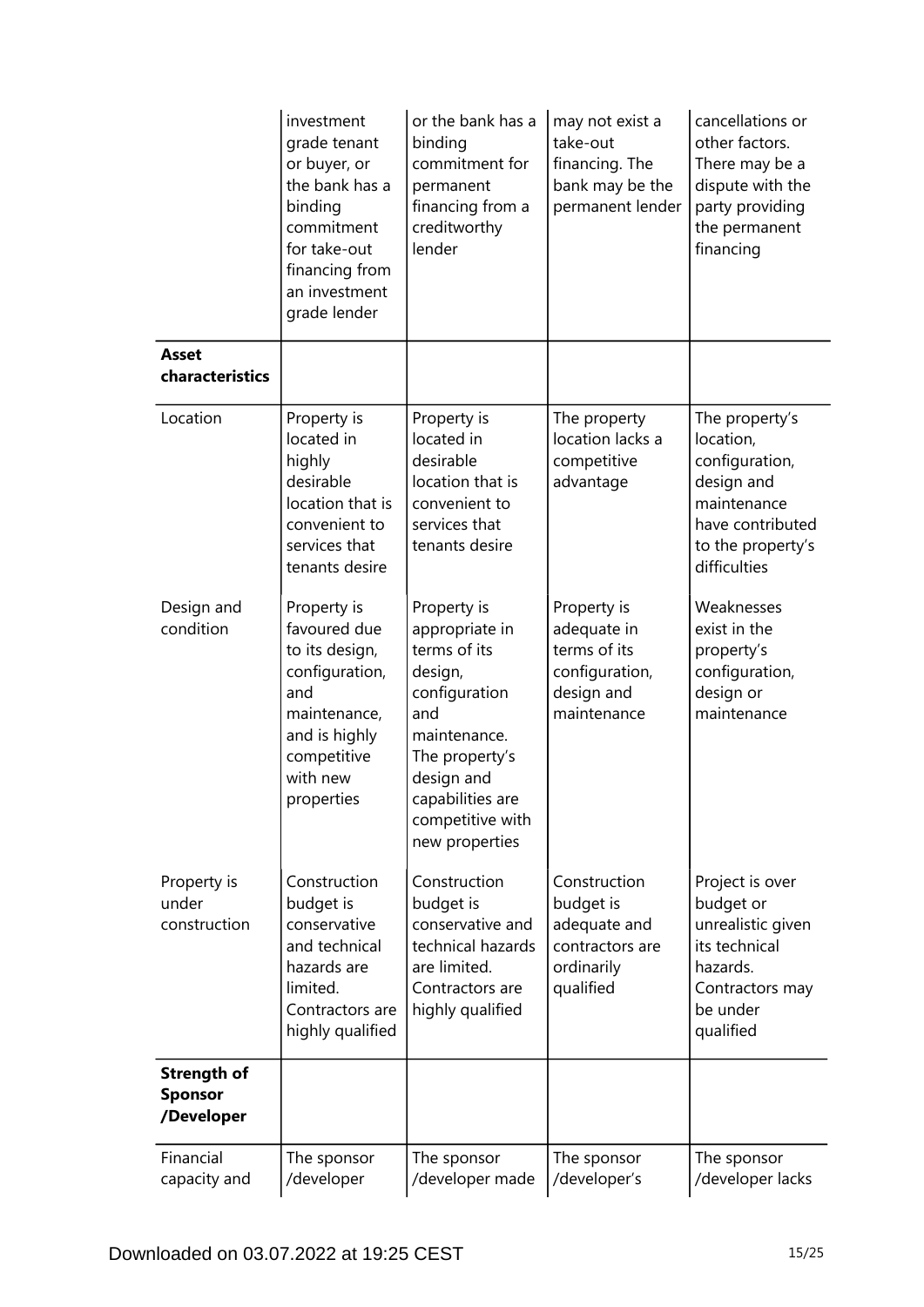| willingness to<br>support the<br>property.                       | made a<br>substantial<br>cash<br>contribution to<br>the<br>construction or<br>purchase of<br>the property.<br>The sponsor<br>/developer has<br>substantial<br>resources and<br>limited direct<br>and contingent<br>liabilities. The<br>sponsor<br>/developer's<br>properties are<br>diversified<br>geographically<br>and by<br>property type | a material cash<br>contribution to<br>the construction<br>or purchase of<br>the property. The<br>sponsor<br>/developer's<br>financial<br>condition allows<br>it to support the<br>property in the<br>event of a cash<br>flow shortfall.<br>The sponsor<br>/developer's<br>properties are<br>located in several<br>geographic<br>regions | contribution may<br>be immaterial or<br>non-cash. The<br>sponsor<br>/developer is<br>average to below<br>average in<br>financial<br>resources | capacity or<br>willingness to<br>support the<br>property                                                                                                                                              |
|------------------------------------------------------------------|----------------------------------------------------------------------------------------------------------------------------------------------------------------------------------------------------------------------------------------------------------------------------------------------------------------------------------------------|-----------------------------------------------------------------------------------------------------------------------------------------------------------------------------------------------------------------------------------------------------------------------------------------------------------------------------------------|-----------------------------------------------------------------------------------------------------------------------------------------------|-------------------------------------------------------------------------------------------------------------------------------------------------------------------------------------------------------|
| Reputation<br>and track<br>record with<br>similar<br>properties. | Experienced<br>management<br>and high<br>sponsors'<br>quality. Strong<br>reputation and<br>lengthy and<br>successful<br>record with<br>similar<br>properties                                                                                                                                                                                 | Appropriate<br>management<br>and sponsors'<br>quality. The<br>sponsor or<br>management has<br>a successful<br>record with<br>similar properties                                                                                                                                                                                         | Moderate<br>management<br>and sponsors'<br>quality.<br>Management or<br>sponsor track<br>record does not<br>raise serious<br>concerns         | Ineffective<br>management<br>and substandard<br>sponsors'<br>quality.<br>Management<br>and sponsor<br>difficulties have<br>contributed to<br>difficulties in<br>managing<br>properties in the<br>past |
| Relationships<br>with relevant<br>real estate<br>actors          | Strong<br>relationships<br>with leading<br>actors such as<br>leasing agents                                                                                                                                                                                                                                                                  | Proven<br>relationships<br>with leading<br>actors such as<br>leasing agents                                                                                                                                                                                                                                                             | Adequate<br>relationships with<br>leasing agents<br>and other parties<br>providing<br>important real<br>estate services                       | Poor<br>relationships<br>with leasing<br>agents and/or<br>other parties<br>providing<br>important real<br>estate services                                                                             |
| <b>Security</b><br><b>Package</b>                                |                                                                                                                                                                                                                                                                                                                                              |                                                                                                                                                                                                                                                                                                                                         |                                                                                                                                               |                                                                                                                                                                                                       |
| Nature of lien                                                   | Perfected first<br>lien                                                                                                                                                                                                                                                                                                                      | Perfected first<br>lien. Lenders in                                                                                                                                                                                                                                                                                                     | Perfected first<br>lien. Lenders in                                                                                                           |                                                                                                                                                                                                       |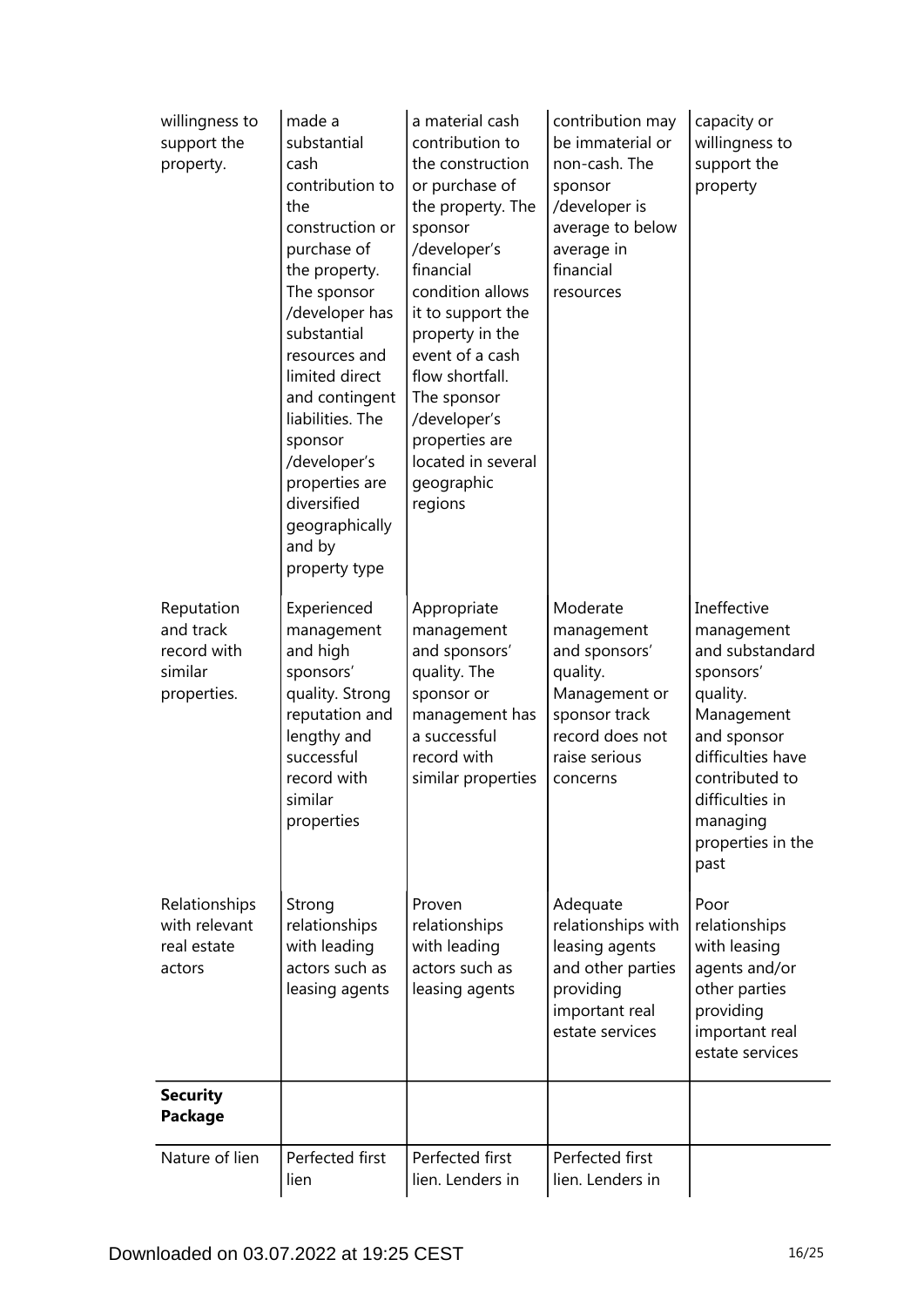|                                                                            |                                                                                                                                                                                                                                                                              | some markets<br>extensively use<br>loan structures<br>that include<br>junior liens.<br>Junior liens may<br>be indicative of<br>this level of risk if<br>the total LTV<br>inclusive of all<br>senior positions<br>does not exceed<br>a typical first<br>loan LTV.                    | some markets<br>extensively use<br>loan structures<br>that include<br>junior liens.<br>Junior liens may<br>be indicative of<br>this level of risk if<br>the total LTV<br>inclusive of all<br>senior positions<br>does not exceed<br>a typical first loan<br>LTV.                    | Ability of lender<br>to foreclose is<br>constrained                                                                                                                                    |
|----------------------------------------------------------------------------|------------------------------------------------------------------------------------------------------------------------------------------------------------------------------------------------------------------------------------------------------------------------------|-------------------------------------------------------------------------------------------------------------------------------------------------------------------------------------------------------------------------------------------------------------------------------------|-------------------------------------------------------------------------------------------------------------------------------------------------------------------------------------------------------------------------------------------------------------------------------------|----------------------------------------------------------------------------------------------------------------------------------------------------------------------------------------|
| Assignment of<br>rents (for<br>projects leased<br>to long-term<br>tenants) | The lender has<br>obtained an<br>assignment.<br>They maintain<br>current tenant<br>information<br>that would<br>facilitate<br>providing<br>notice to remit<br>rents directly<br>to the lender,<br>such as a<br>current rent<br>roll and copies<br>of the project's<br>leases | The lender has<br>obtained an<br>assignment. They<br>maintain current<br>tenant<br>information that<br>would facilitate<br>providing notice<br>to the tenants to<br>remit rents<br>directly to the<br>lender, such as<br>current rent roll<br>and copies of the<br>project's leases | The lender has<br>obtained an<br>assignment. They<br>maintain current<br>tenant<br>information that<br>would facilitate<br>providing notice<br>to the tenants to<br>remit rents<br>directly to the<br>lender, such as<br>current rent roll<br>and copies of the<br>project's leases | The lender has<br>not obtained an<br>assignment of<br>the leases or has<br>not maintained<br>the information<br>necessary to<br>readily provide<br>notice to the<br>building's tenants |
| Quality of the<br>insurance<br>coverage                                    | Appropriate                                                                                                                                                                                                                                                                  | Appropriate                                                                                                                                                                                                                                                                         | Appropriate                                                                                                                                                                                                                                                                         | Substandard                                                                                                                                                                            |

**33.15** The following table sets out the supervisory rating grades for object finance exposures subject to the supervisory slotting approach.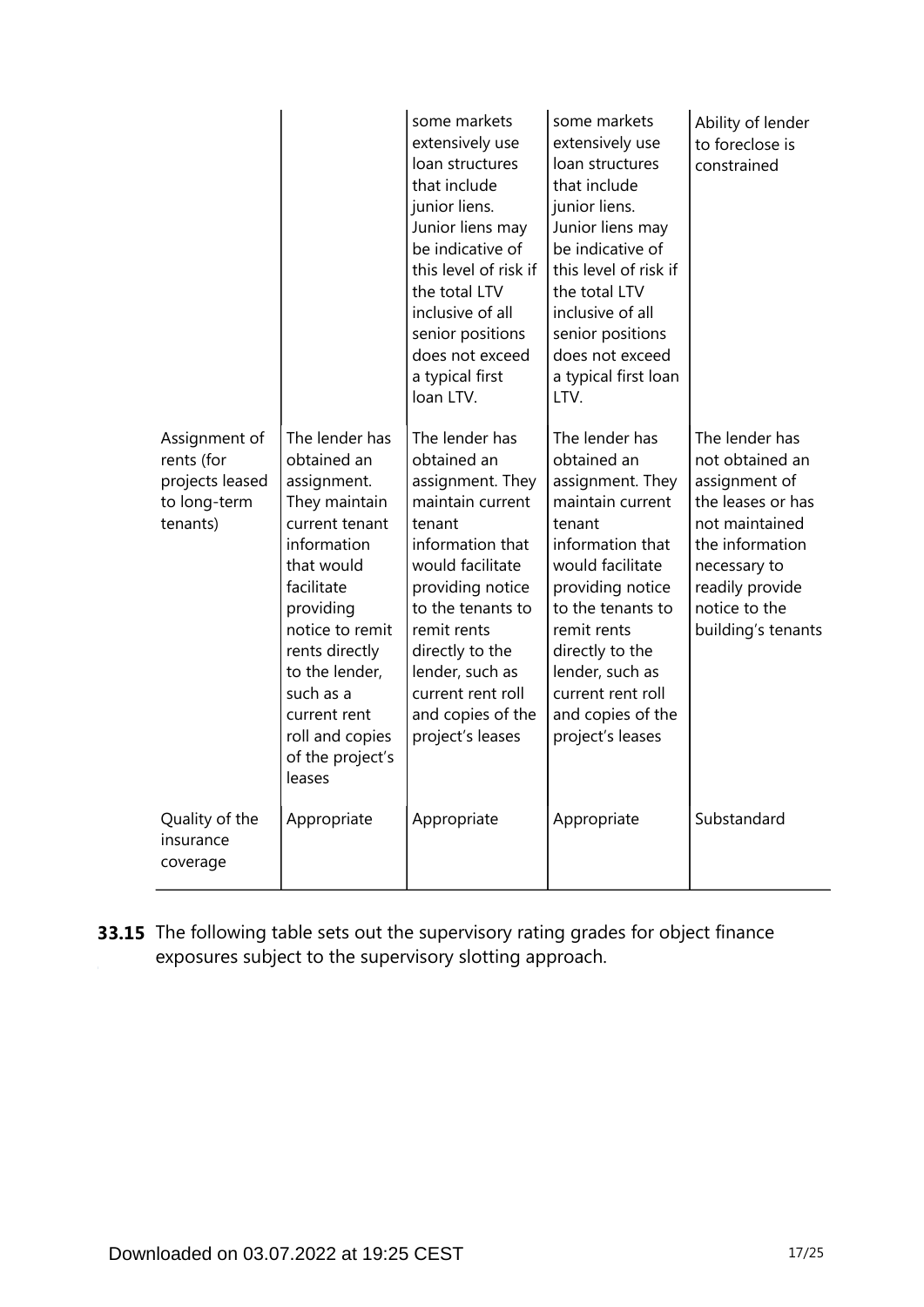|                                              | <b>Strong</b>                                                                                                                              | Good                                                                                                                                                                 | <b>Satisfactory</b>                                                                                                                                                                               | <b>Weak</b>                                                                                                                                                 |
|----------------------------------------------|--------------------------------------------------------------------------------------------------------------------------------------------|----------------------------------------------------------------------------------------------------------------------------------------------------------------------|---------------------------------------------------------------------------------------------------------------------------------------------------------------------------------------------------|-------------------------------------------------------------------------------------------------------------------------------------------------------------|
| <b>Financial strength</b>                    |                                                                                                                                            |                                                                                                                                                                      |                                                                                                                                                                                                   |                                                                                                                                                             |
| Market<br>conditions                         | Demand is<br>strong and<br>growing, strong<br>entry barriers,<br>low sensitivity<br>to changes in<br>technology and<br>economic<br>outlook | Demand is<br>strong and<br>stable. Some<br>entry barriers,<br>some sensitivity<br>to changes in<br>technology and<br>economic<br>outlook                             | Demand is<br>adequate and<br>stable, limited<br>entry barriers,<br>significant<br>sensitivity to<br>changes in<br>technology and<br>economic<br>outlook                                           | Demand is<br>weak and<br>declining,<br>vulnerable to<br>changes in<br>technology<br>and economic<br>outlook, highly<br>uncertain<br>environment             |
| <b>Financial ratios</b><br>(DSCR and LTV)    | Strong financial<br>ratios<br>considering the<br>type of asset.<br>Very robust<br>economic<br>assumptions                                  | Strong/<br>acceptable<br>financial ratios<br>considering the<br>type of asset.<br>Robust project<br>economic<br>assumptions                                          | Standard<br>financial ratios<br>for the asset<br>type                                                                                                                                             | Aggressive<br>financial ratios<br>considering<br>the type of<br>asset                                                                                       |
| Stress analysis                              | Stable long-<br>term revenues,<br>capable of<br>withstanding<br>severely<br>stressed<br>conditions<br>through an<br>economic cycle         | Satisfactory<br>short-term<br>revenues. Loan<br>can withstand<br>some financial<br>adversity.<br>Default is only<br>likely under<br>severe<br>economic<br>conditions | Uncertain short-<br>term revenues.<br>Cash flows are<br>vulnerable to<br>stresses that are<br>not uncommon<br>through an<br>economic cycle.<br>The loan may<br>default in a<br>normal<br>downturn | Revenues<br>subject to<br>strong<br>uncertainties;<br>even in normal<br>economic<br>conditions the<br>asset may<br>default, unless<br>conditions<br>improve |
| Market liquidity                             | Market is<br>structured on a<br>worldwide basis;<br>assets are highly<br>liquid                                                            | Market is<br>worldwide or<br>regional; assets<br>are relatively<br>liquid                                                                                            | Market is<br>regional with<br>limited<br>prospects in the<br>short term,<br>implying lower<br>liquidity                                                                                           | Local market<br>and/or poor<br>visibility. Low<br>or no liquidity,<br>particularly on<br>niche markets                                                      |
| <b>Political and</b><br>legal<br>environment |                                                                                                                                            |                                                                                                                                                                      |                                                                                                                                                                                                   |                                                                                                                                                             |
|                                              | Very low; strong<br>mitigation                                                                                                             | Low; satisfactory<br>mitigation                                                                                                                                      |                                                                                                                                                                                                   | High; no or<br>weak                                                                                                                                         |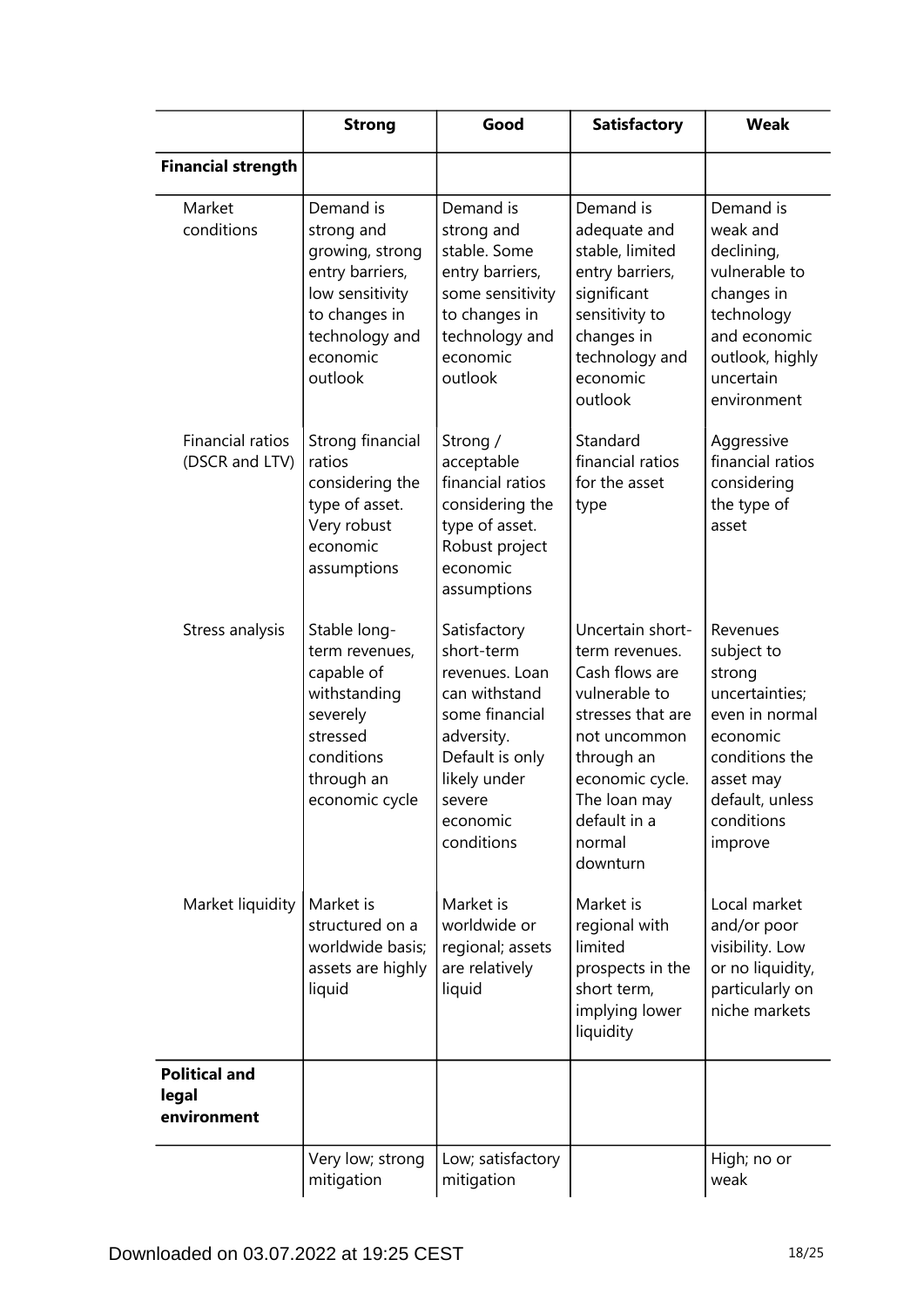| Political risk,<br>including<br>transfer risk                      | instruments, if<br>needed                                                                                | instruments, if<br>needed                                                                                                                | Moderate; fair<br>mitigation<br>instruments                                                                                                                       | mitigation<br>instruments                                                                                                                                                 |
|--------------------------------------------------------------------|----------------------------------------------------------------------------------------------------------|------------------------------------------------------------------------------------------------------------------------------------------|-------------------------------------------------------------------------------------------------------------------------------------------------------------------|---------------------------------------------------------------------------------------------------------------------------------------------------------------------------|
| Legal and<br>regulatory risks                                      | Jurisdiction is<br>favourable to<br>repossession<br>and<br>enforcement of<br>contracts                   | Jurisdiction is<br>favourable to<br>repossession<br>and<br>enforcement of<br>contracts                                                   | Jurisdiction is<br>generally<br>favourable to<br>repossession<br>and<br>enforcement of<br>contracts, even<br>if repossession<br>might be long<br>and/or difficult | Poor or<br>unstable legal<br>and regulatory<br>environment.<br>Jurisdiction<br>may make<br>repossession<br>and<br>enforcement<br>of contracts<br>lengthy or<br>impossible |
| <b>Transaction</b><br>characteristics                              |                                                                                                          |                                                                                                                                          |                                                                                                                                                                   |                                                                                                                                                                           |
| Financing term<br>compared to<br>the economic<br>life of the asset | Full payout<br>profile<br>/minimum<br>balloon. No<br>grace period                                        | <b>Balloon</b> more<br>significant, but<br>still at<br>satisfactory<br>levels                                                            | Important<br>balloon with<br>potentially grace<br>periods                                                                                                         | Repayment in<br>fine or high<br>balloon                                                                                                                                   |
| <b>Operating risk</b>                                              |                                                                                                          |                                                                                                                                          |                                                                                                                                                                   |                                                                                                                                                                           |
| Permits /<br>licensing                                             | All permits have<br>been obtained;<br>asset meets<br>current and<br>foreseeable<br>safety<br>regulations | All permits<br>obtained or in<br>the process of<br>being obtained;<br>asset meets<br>current and<br>foreseeable<br>safety<br>regulations | Most permits<br>obtained or in<br>process of being<br>obtained,<br>outstanding<br>ones considered<br>routine, asset<br>meets current<br>safety<br>regulations     | Problems in<br>obtaining all<br>required<br>permits, part<br>of the planned<br>configuration<br>and/or<br>planned<br>operations<br>might need to<br>be revised            |
| Scope and<br>nature of O &<br>M contracts                          | Strong long-<br>term O&M<br>contract,<br>preferably with<br>contractual                                  | Long-term<br>O&M contract,<br>and/or O&M<br>reserve<br>accounts (if<br>needed)                                                           | Limited O&M<br>contract or<br><b>O&amp;M</b> reserve<br>account (if<br>needed)                                                                                    | No O&M<br>contract: risk<br>of high<br>operational<br>cost overruns<br>beyond                                                                                             |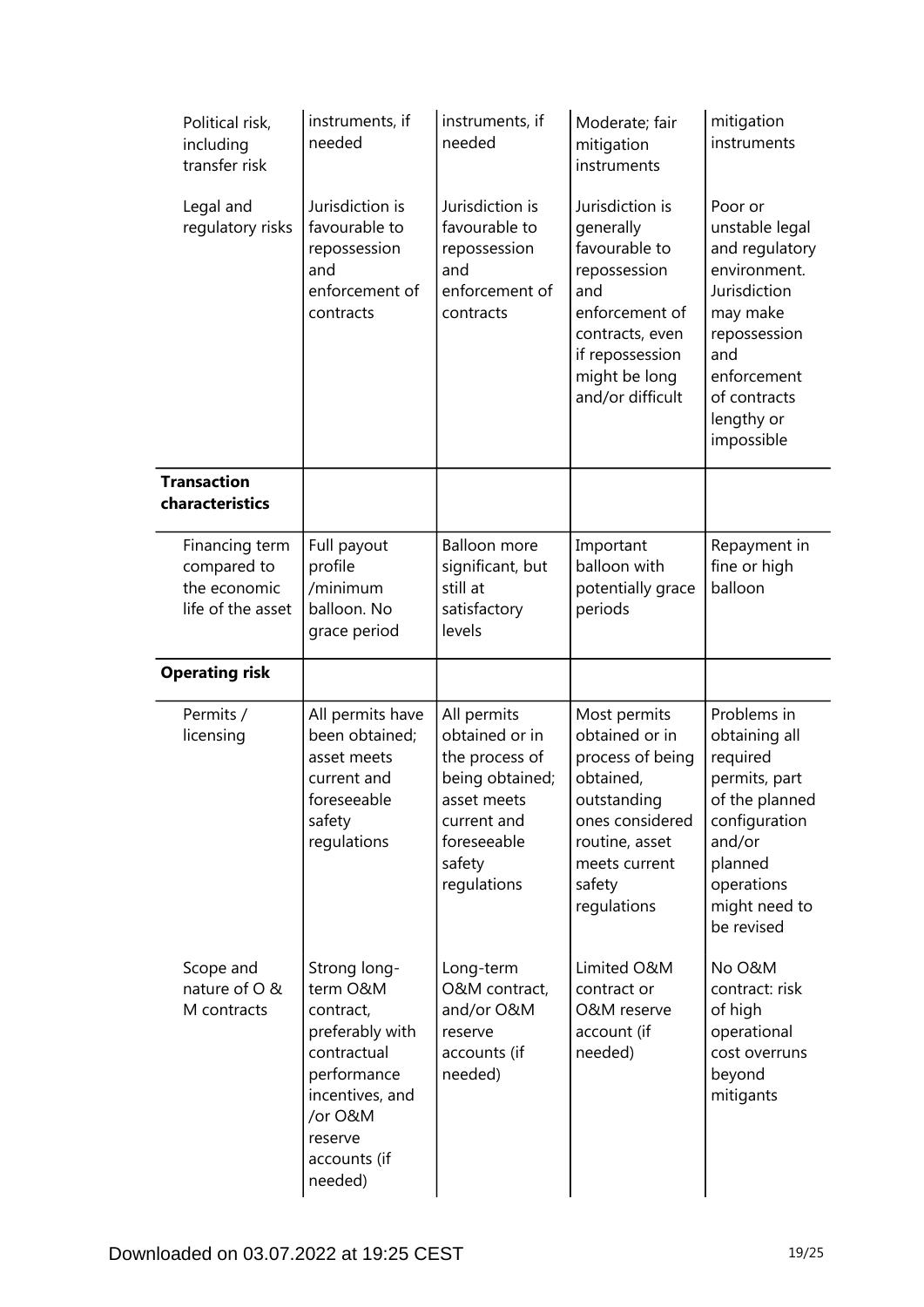| Operator's<br>financial<br>strength, track<br>record in<br>managing the<br>asset type and<br>capability to re-<br>market asset<br>when it comes<br>off-lease | <b>Excellent track</b><br>record and<br>strong re-<br>marketing<br>capability                                                            | Satisfactory<br>track record and<br>re-marketing<br>capability                                                                                                            | Weak or short<br>track record and<br>uncertain re-<br>marketing<br>capability                                                                        | No or<br>unknown track<br>record and<br>inability to<br>remarket the<br>asset                                                                                                            |
|--------------------------------------------------------------------------------------------------------------------------------------------------------------|------------------------------------------------------------------------------------------------------------------------------------------|---------------------------------------------------------------------------------------------------------------------------------------------------------------------------|------------------------------------------------------------------------------------------------------------------------------------------------------|------------------------------------------------------------------------------------------------------------------------------------------------------------------------------------------|
| <b>Asset</b><br>characteristics                                                                                                                              |                                                                                                                                          |                                                                                                                                                                           |                                                                                                                                                      |                                                                                                                                                                                          |
| Configuration,<br>size, design<br>and<br>maintenance<br>(ie age, size for<br>a plane)<br>compared to<br>other assets on<br>the same<br>market                | Strong<br>advantage in<br>design and<br>maintenance.<br>Configuration is<br>standard such<br>that the object<br>meets a liquid<br>market | Above average<br>design and<br>maintenance.<br>Standard<br>configuration,<br>maybe with very<br>limited<br>exceptions<br>such that the<br>object meets a<br>liquid market | Average design<br>and<br>maintenance.<br>Configuration is<br>somewhat<br>specific, and<br>thus might<br>cause a<br>narrower market<br>for the object | Below average<br>design and<br>maintenance.<br>Asset is near<br>the end of its<br>economic life.<br>Configuration<br>is very specific;<br>the market for<br>the object is<br>very narrow |
| Resale value                                                                                                                                                 | Current resale<br>value is well<br>above debt<br>value                                                                                   | Resale value is<br>moderately<br>above debt<br>value                                                                                                                      | Resale value is<br>slightly above<br>debt value                                                                                                      | Resale value is<br>below debt<br>value                                                                                                                                                   |
| Sensitivity of<br>the asset value<br>and liquidity to<br>economic<br>cycles                                                                                  | Asset value and<br>liquidity are<br>relatively<br>insensitive to<br>economic cycles                                                      | Asset value and<br>liquidity are<br>sensitive to<br>economic cycles                                                                                                       | Asset value and<br>liquidity are<br>quite sensitive<br>to economic<br>cycles                                                                         | Asset value<br>and liquidity<br>are highly<br>sensitive to<br>economic<br>cycles                                                                                                         |
| <b>Strength of</b><br>sponsor                                                                                                                                |                                                                                                                                          |                                                                                                                                                                           |                                                                                                                                                      |                                                                                                                                                                                          |
| Operator's<br>financial<br>strength, track<br>record in<br>managing the<br>asset type and<br>capability to re-                                               | <b>Excellent track</b><br>record and<br>strong re-<br>marketing<br>capability                                                            | Satisfactory<br>track record and<br>re-marketing<br>capability                                                                                                            | Weak or short<br>track record and<br>uncertain re-<br>marketing<br>capability                                                                        | No or<br>unknown track<br>record and<br>inability to re-<br>market the<br>asset                                                                                                          |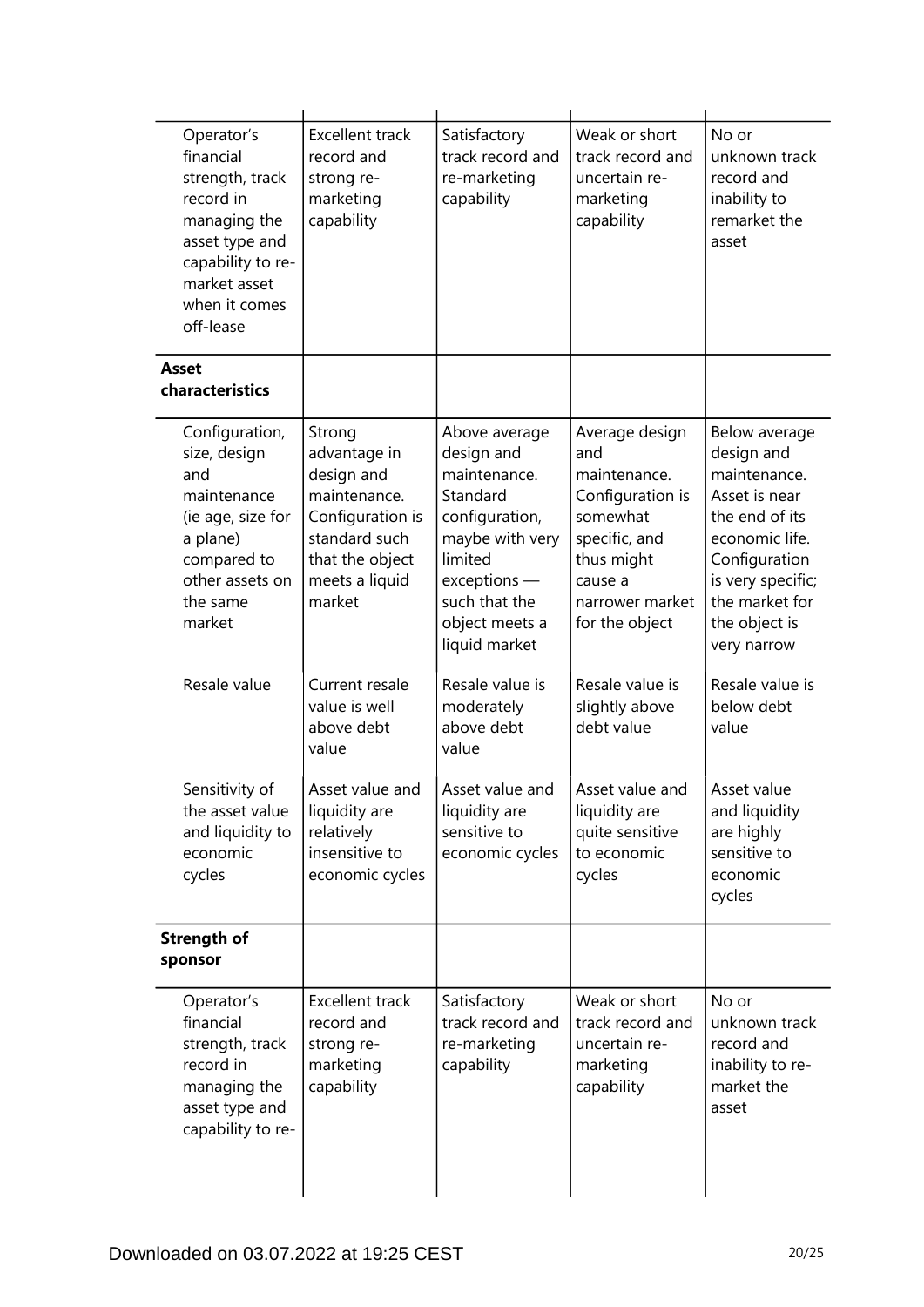| market asset<br>when it comes<br>off-lease<br>Sponsors' track<br>record and<br>financial<br>strength              | Sponsors with<br>excellent track<br>record and high<br>financial<br>standing                                                                                                                                                          | Sponsors with<br>good track<br>record and<br>good financial<br>standing                                                                                                                                                         | Sponsors with<br>adequate track<br>record and<br>good financial<br>standing                                                                                                                                                     | Sponsors with<br>no or<br>questionable<br>track record<br>and/or<br>financial<br>weaknesses                                          |
|-------------------------------------------------------------------------------------------------------------------|---------------------------------------------------------------------------------------------------------------------------------------------------------------------------------------------------------------------------------------|---------------------------------------------------------------------------------------------------------------------------------------------------------------------------------------------------------------------------------|---------------------------------------------------------------------------------------------------------------------------------------------------------------------------------------------------------------------------------|--------------------------------------------------------------------------------------------------------------------------------------|
| <b>Security Package</b>                                                                                           |                                                                                                                                                                                                                                       |                                                                                                                                                                                                                                 |                                                                                                                                                                                                                                 |                                                                                                                                      |
| Asset control                                                                                                     | Legal<br>documentation<br>provides the<br>lender effective<br>control (e.g. a<br>first perfected<br>security interest,<br>or a leasing<br>structure<br>including such<br>security) on the<br>asset, or on the<br>company<br>owning it | Legal<br>documentation<br>provides the<br>lender effective<br>control (e.g. a<br>perfected<br>security interest,<br>or a leasing<br>structure<br>including such<br>security) on the<br>asset, or on the<br>company<br>owning it | Legal<br>documentation<br>provides the<br>lender effective<br>control (e.g. a<br>perfected<br>security interest,<br>or a leasing<br>structure<br>including such<br>security) on the<br>asset, or on the<br>company<br>owning it | The contract<br>provides little<br>security to the<br>lender and<br>leaves room to<br>some risk of<br>losing control<br>on the asset |
| Rights and<br>means at the<br>lender's<br>disposal to<br>monitor the<br>location and<br>condition of<br>the asset | The lender is<br>able to monitor<br>the location and<br>condition of the<br>asset, at any<br>time and place<br>(regular reports,<br>possibility to<br>lead inspections)                                                               | The lender is<br>able to monitor<br>the location and<br>condition of the<br>asset, almost at<br>any time and<br>place                                                                                                           | The lender is<br>able to monitor<br>the location and<br>condition of the<br>asset, almost at<br>any time and<br>place                                                                                                           | The lender is<br>able to<br>monitor the<br>location and<br>condition of<br>the asset are<br>limited                                  |
| Insurance<br>against<br>damages                                                                                   | Strong<br>insurance<br>coverage<br>including<br>collateral<br>damages with<br>top quality<br>insurance<br>companies                                                                                                                   | Satisfactory<br>insurance<br>coverage (not<br>including<br>collateral<br>damages) with<br>good quality<br>insurance<br>companies                                                                                                | Fair insurance<br>coverage (not<br>including<br>collateral<br>damages) with<br>acceptable<br>quality<br>insurance<br>companies                                                                                                  | Weak<br>insurance<br>coverage (not<br>including<br>collateral<br>damages) or<br>with weak<br>quality<br>insurance<br>companies       |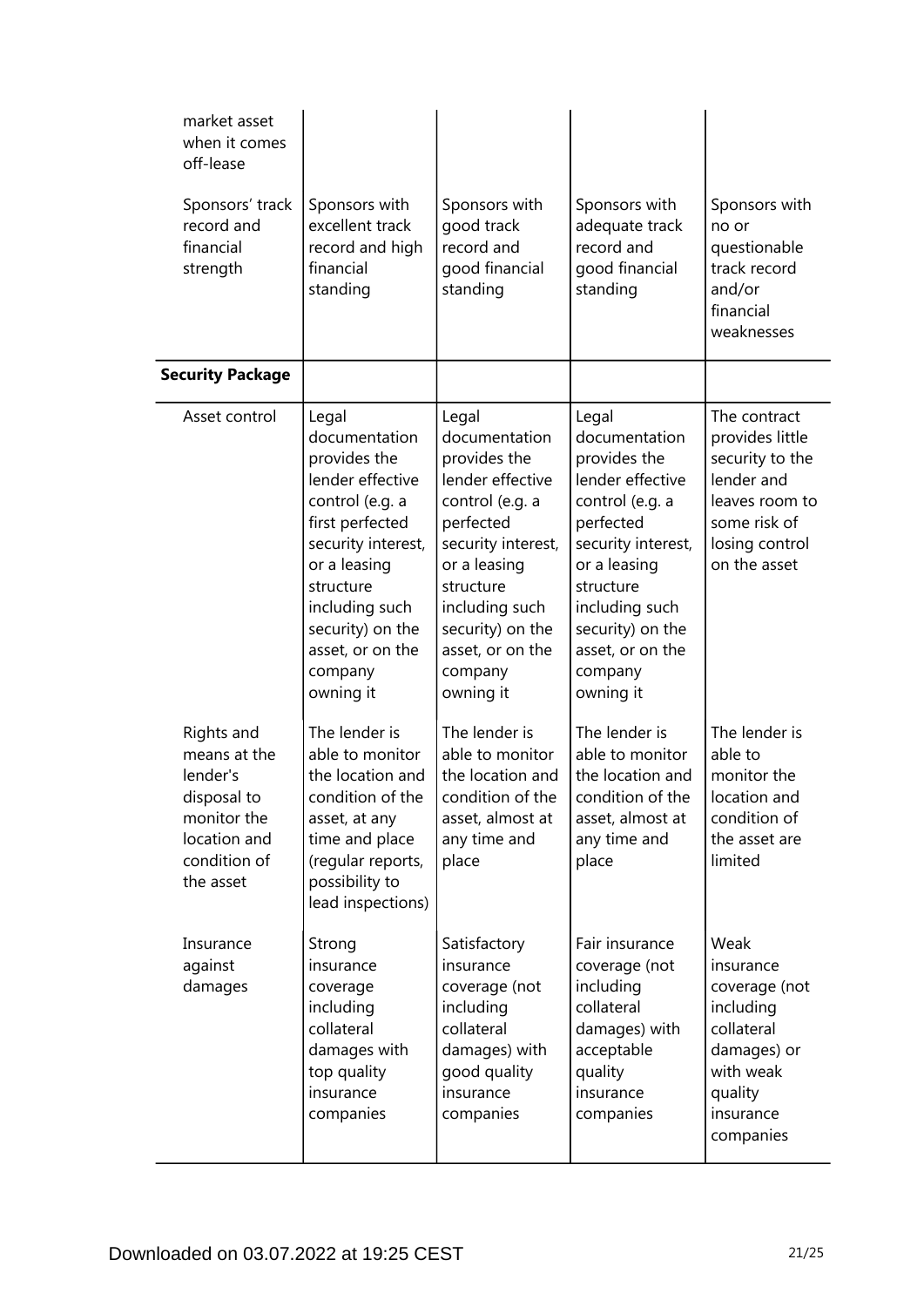**33.16** The following table sets out the supervisory rating grades for commodities finance exposures subject to the supervisory slotting approach.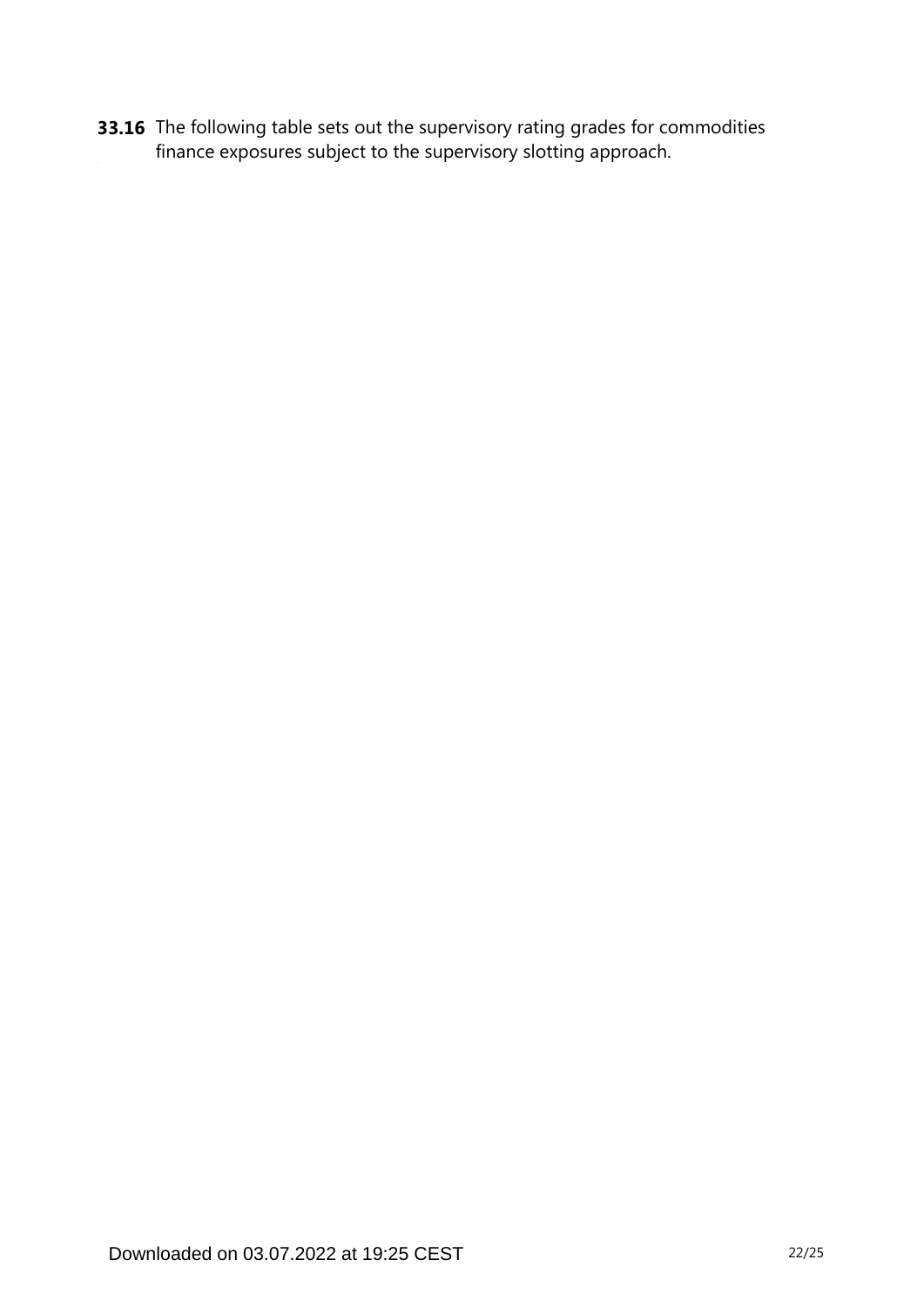|                                                  | <b>Strong</b>                                                                                                                                                   | Good                                                                                                                           | <b>Satisfactory</b>                                                                                                                                             | <b>Weak</b>                                                                                                                                                                                      |
|--------------------------------------------------|-----------------------------------------------------------------------------------------------------------------------------------------------------------------|--------------------------------------------------------------------------------------------------------------------------------|-----------------------------------------------------------------------------------------------------------------------------------------------------------------|--------------------------------------------------------------------------------------------------------------------------------------------------------------------------------------------------|
| <b>Financial strength</b>                        |                                                                                                                                                                 |                                                                                                                                |                                                                                                                                                                 |                                                                                                                                                                                                  |
| Degree of over-<br>collateralisation<br>of trade | Strong                                                                                                                                                          | Good                                                                                                                           | Satisfactory                                                                                                                                                    | Weak                                                                                                                                                                                             |
| <b>Political and legal</b><br>environment        |                                                                                                                                                                 |                                                                                                                                |                                                                                                                                                                 |                                                                                                                                                                                                  |
| Country risk                                     | No country risk                                                                                                                                                 | Limited<br>exposure to<br>country risk (in<br>particular,<br>offshore<br>location of<br>reserves in an<br>emerging<br>country) | Exposure to<br>country risk (in<br>particular,<br>offshore<br>location of<br>reserves in an<br>emerging<br>country)                                             | Strong<br>exposure to<br>country risk (in<br>particular,<br>inland reserves<br>in an emerging<br>country)                                                                                        |
| Mitigation of<br>country risks                   | Very strong<br>mitigation:                                                                                                                                      | Strong<br>mitigation:                                                                                                          | Acceptable<br>mitigation:                                                                                                                                       | Only partial<br>mitigation:                                                                                                                                                                      |
|                                                  | Strong offshore<br>mechanisms<br>Strategic<br>commodity<br>1 <sup>st</sup> class buyer                                                                          | Offshore<br>mechanisms<br>Strategic<br>commodity<br>Strong buyer                                                               | Offshore<br>mechanisms<br>Less strategic<br>commodity<br>Acceptable<br>buyer                                                                                    | No offshore<br>mechanisms<br>Non-strategic<br>commodity<br>Weak buyer                                                                                                                            |
| <b>Asset</b><br>characteristics                  |                                                                                                                                                                 |                                                                                                                                |                                                                                                                                                                 |                                                                                                                                                                                                  |
| Liquidity and<br>susceptibility to<br>damage     | Commodity is<br>quoted and can<br>be hedged<br>through futures<br>or over-the-<br>counter (OTC)<br>instruments.<br>Commodity is<br>not susceptible<br>to damage | Commodity is<br>quoted and can<br>be hedged<br>through OTC<br>instruments.<br>Commodity is<br>not susceptible<br>to damage     | Commodity is<br>not quoted but<br>is liquid. There<br>is uncertainty<br>about the<br>possibility of<br>hedging.<br>Commodity is<br>not susceptible<br>to damage | Commodity is<br>not quoted.<br>Liquidity is<br>limited given<br>the size and<br>depth of the<br>market. No<br>appropriate<br>hedging<br>instruments.<br>Commodity is<br>susceptible to<br>damage |
| <b>Strength of</b><br>sponsor                    |                                                                                                                                                                 |                                                                                                                                |                                                                                                                                                                 |                                                                                                                                                                                                  |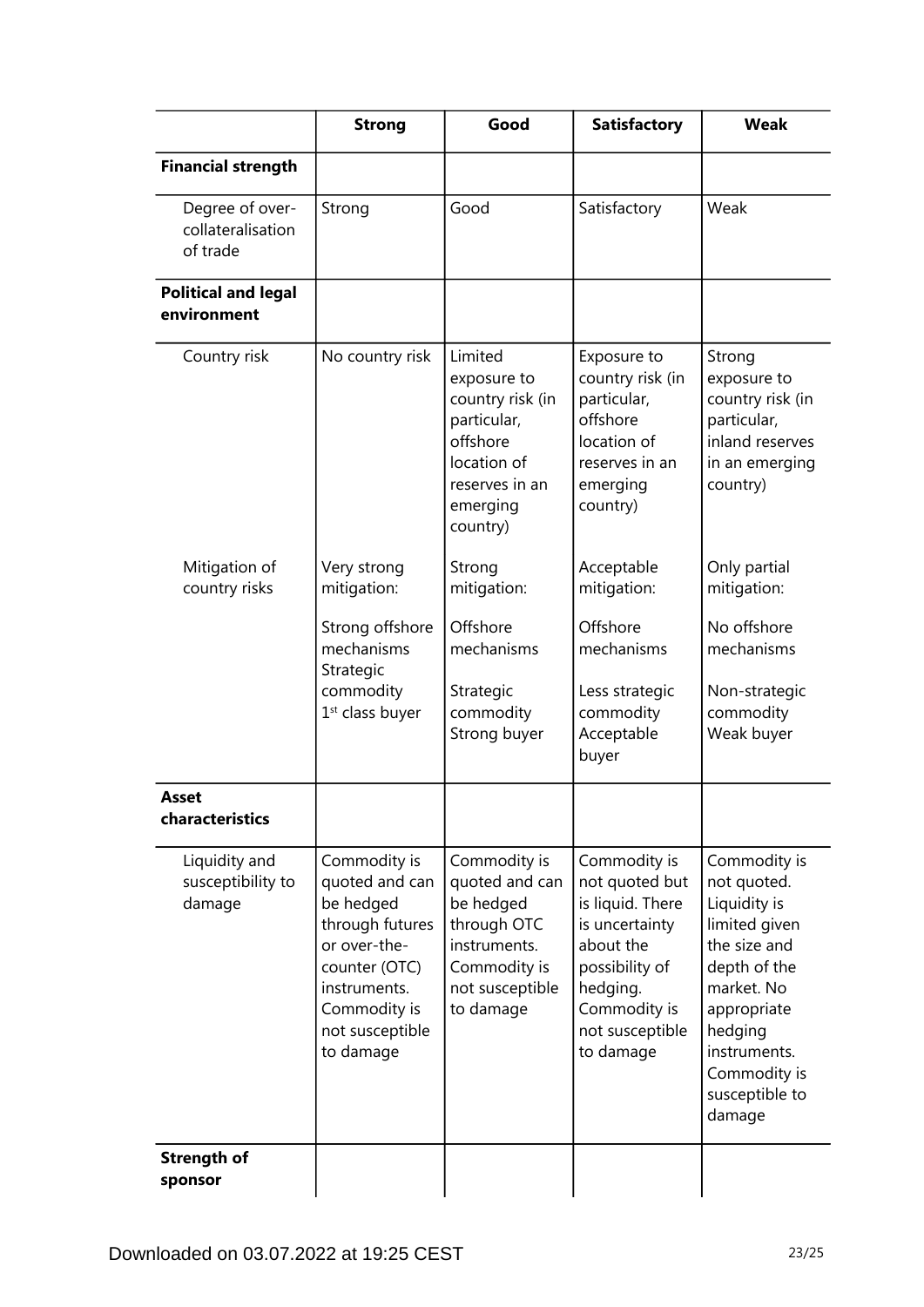| Financial<br>strength of trader                                         | Very strong,<br>relative to<br>trading<br>philosophy and<br>risks                                                                             | Strong                                                                                                                                                   | Adequate                                                                                                                                                                                                                                          | Weak                                                                                                                  |
|-------------------------------------------------------------------------|-----------------------------------------------------------------------------------------------------------------------------------------------|----------------------------------------------------------------------------------------------------------------------------------------------------------|---------------------------------------------------------------------------------------------------------------------------------------------------------------------------------------------------------------------------------------------------|-----------------------------------------------------------------------------------------------------------------------|
| Track record,<br>including ability<br>to manage the<br>logistic process | Extensive<br>experience with<br>the type of<br>transaction in<br>question.<br>Strong record<br>of operating<br>success and<br>cost efficiency | Sufficient<br>experience with<br>the type of<br>transaction in<br>question.<br>Above average<br>record of<br>operating<br>success and<br>cost efficiency | Limited<br>experience with<br>the type of<br>transaction in<br>question.<br>Average record<br>of operating<br>success and<br>cost efficiency                                                                                                      | Limited or<br>uncertain track<br>record in<br>general.<br>Volatile costs<br>and profits                               |
| Trading controls<br>and hedging<br>policies                             | Strong<br>standards for<br>counterparty<br>selection,<br>hedging, and<br>monitoring                                                           | Adequate<br>standards for<br>counterparty<br>selection,<br>hedging, and<br>monitoring                                                                    | Past deals have<br>experienced no<br>or minor<br>problems                                                                                                                                                                                         | <b>Trader has</b><br>experienced<br>significant<br>losses on past<br>deals                                            |
| Quality of<br>financial<br>disclosure                                   | Excellent                                                                                                                                     | Good                                                                                                                                                     | Satisfactory                                                                                                                                                                                                                                      | Financial<br>disclosure<br>contains some<br>uncertainties or<br>is insufficient                                       |
| <b>Security package</b>                                                 |                                                                                                                                               |                                                                                                                                                          |                                                                                                                                                                                                                                                   |                                                                                                                       |
| Asset control                                                           | First perfected<br>security interest<br>provides the<br>lender legal<br>control of the<br>assets at any<br>time if needed                     | First perfected<br>security interest<br>provides the<br>lender legal<br>control of the<br>assets at any<br>time if needed                                | At some point<br>in the process,<br>there is a<br>rupture in the<br>control of the<br>assets by the<br>lender. The<br>rupture is<br>mitigated by<br>knowledge of<br>the trade<br>process or a<br>third party<br>undertaking as<br>the case may be | Contract leaves<br>room for some<br>risk of losing<br>control over<br>the assets.<br>Recovery could<br>be jeopardised |
| Insurance<br>against damages                                            | Strong<br>insurance                                                                                                                           | Satisfactory<br>insurance                                                                                                                                | Fair insurance<br>coverage (not                                                                                                                                                                                                                   | Weak insurance<br>coverage (not                                                                                       |